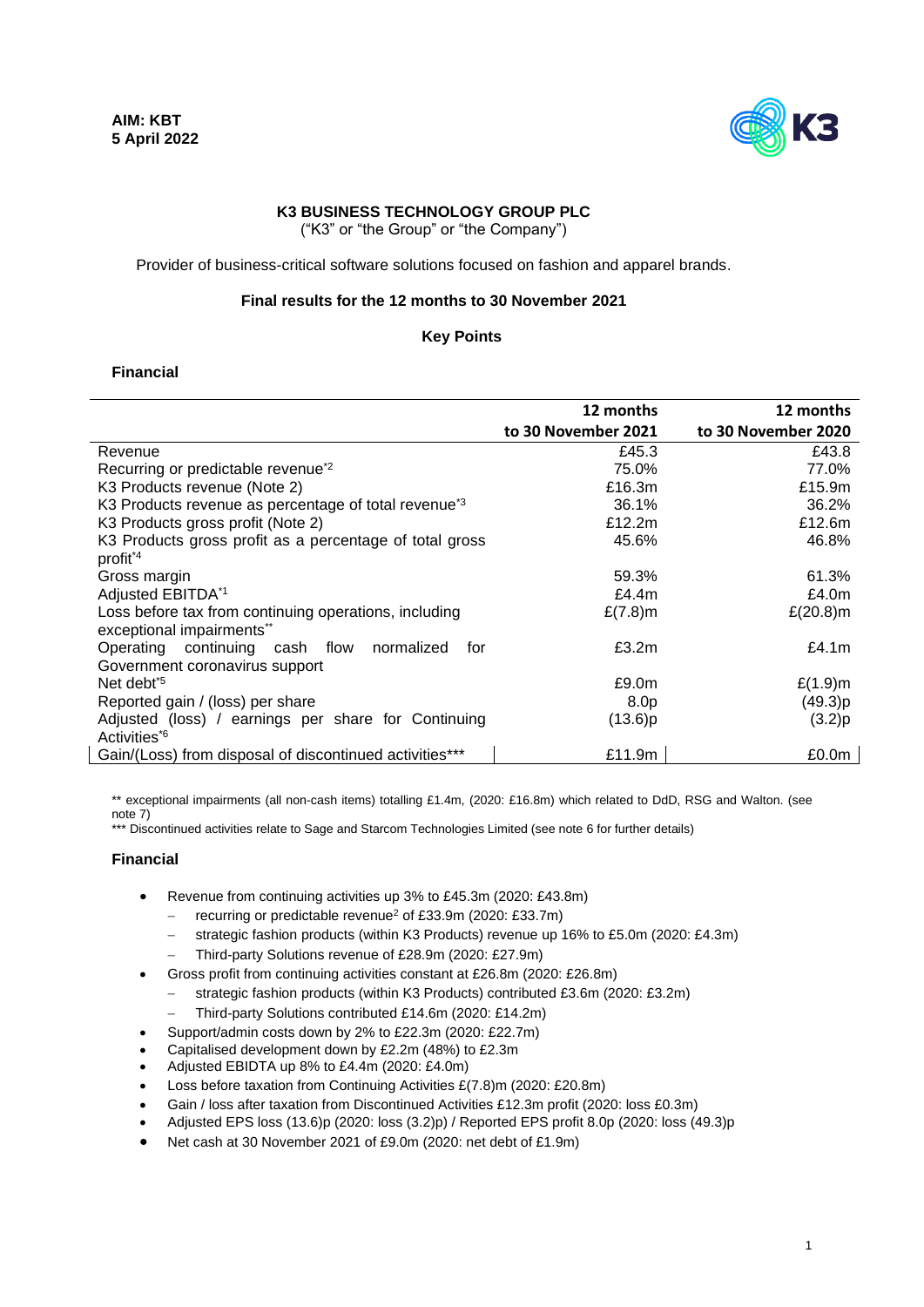# **Operational**

- New growth strategy established following appointment of Marco Vergani as CEO in March 2021
	- very good growth opportunities identified across all core activities
	- strong focus on fashion, apparel and related large retail brands, and the significant opportunity in Sustainability (supply chain traceability), Omni-channel and Business Insights
- Operations reorganised and new appointments made in line with growth plans
	- Disposal of two non-core businesses, Starcom Managed Services unit and Sage business strengthened balance sheet and supported business refocusing
- Significant growth in key market of strategic fashion and apparel IP with 16% increase in revenue; reflected major new customer wins and increased licence sales to existing customers
- Non-core legacy point of sales products remain in managed decline
- Third Party Solutions:
	- − High level of renewal of SYSPRO software licences and support and maintenance contracts, 98% (2020: 97%). Strong order book for 2022, with increase in average size of new orders
	- Global Accounts continued to expand; roll-out of stores for Inter IKEA Concept franchisees in the Far East and in Central and South America is ongoing
- Post-period acquisition of Sustainability-focused software developer, ViJi, adds strategically important IP

#### **Tom Crawford, Chairman of K3 Business Technology Group plc, said:**

*"This has been a transformational year for K3. Under our new CEO, Marco Vergani, we have established a clear and focused growth strategy, and made substantial organisational changes, including two disposals, which support our growth objectives. We have also simplified the way we present the business by creating two clear divisions of K3 Products and Third Party Solutions. The Group is now financially stronger and better placed to take advantage of the significant market opportunities we have identified across our core areas of activity."*

*"Our post year end acquisition of Sustainability-focused software developer ViJi is a signal of our ambitions to extend our existing solutions to address the exciting new opportunities we have identified."*

*"The Board is very pleased with the progress that has been has made, and the new financial year has started in line with our expectations."*

# **Enquiries:**

| K3 Business Technology Group plc<br>www.k3btg.com | Marco Vergani (CEO)<br>Robert Price (CFO)                                                             | T: 0161 876 4498 |
|---------------------------------------------------|-------------------------------------------------------------------------------------------------------|------------------|
| finnCap Limited<br>(NOMAD & Broker)               | Julian Blunt/ James Thompson<br>(Corporate Finance)<br>Richard Chambers, Sunila De (Corpo<br>Broking) | T: 020 7220 0500 |
| <b>KTZ Communications</b>                         | Katie Tzouliadis/ Dan Maloney                                                                         | T: 020 3178 6378 |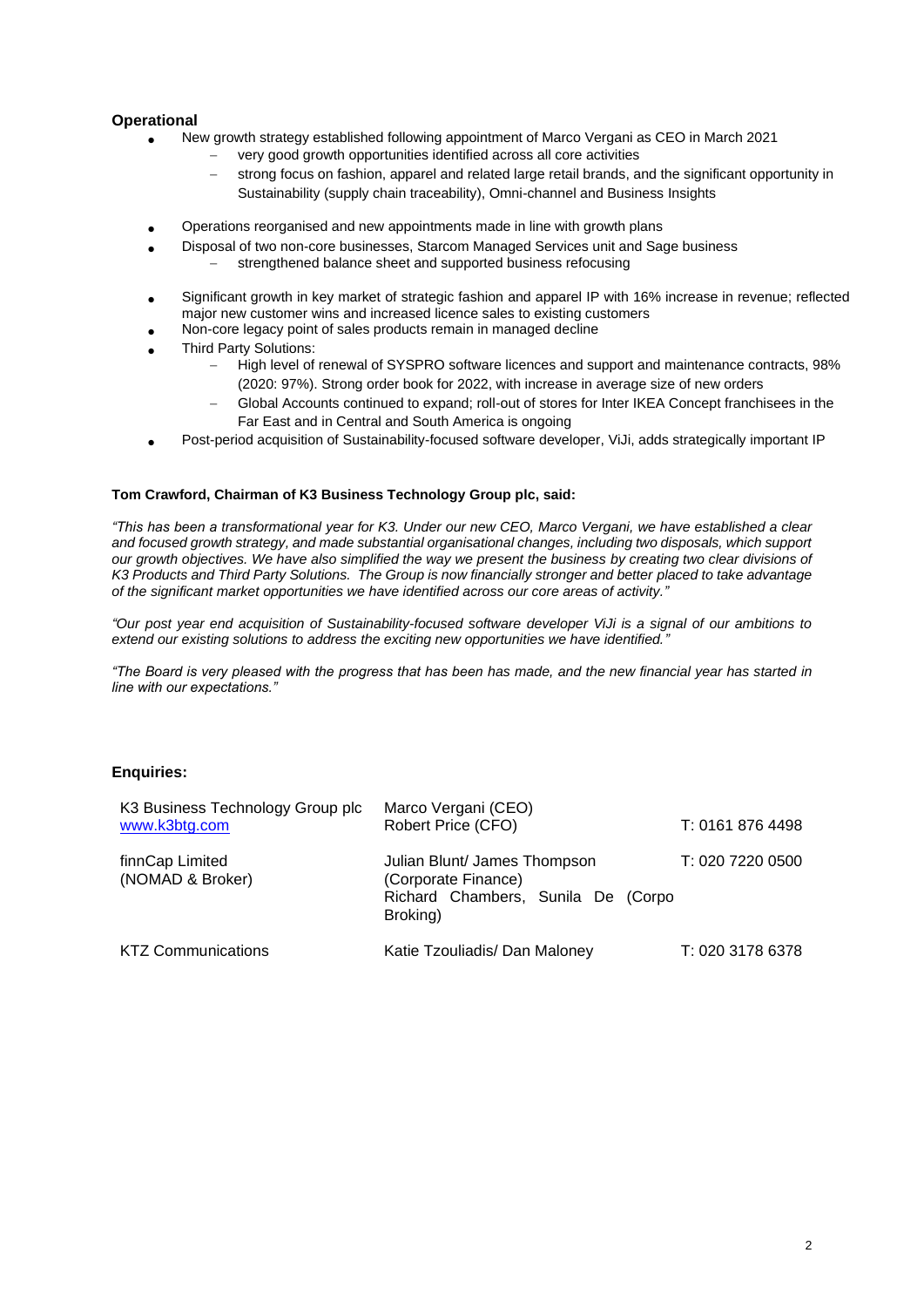# **CHAIRMAN'S STATEMENT**

#### **Overview**

I am very pleased to present the Group's annual results after my first full year as Chairman, having joined K3 at the end of October 2020. It has been a strategically significant year for the business, with a number of decisive decisions and actions taken, which set the Group on a firm course for future growth.

Marco Vergani, who was appointed Chief Executive Officer on 30 March 2021, has led a thorough reevaluation of market strategy and operations. Together with the Board and senior management team, he has established a clear growth plan for K3's future development, including a roadmap for product development. He has also reallocated investment and made significant organisational changes that have strengthened the business and reduced costs.

The sale of our Starcom and Sage businesses during the year have not only allowed us to significantly strengthen our balance sheet but have also have reduced business complexity, prompting us to present the Group in a simpler way with just two division: K3 Products and Third Party Solutions.

As well as this, I am pleased to report that, in a challenging market, the Group's trading performance has remained resilient. Group revenue from continuing activities increased by 3% to £45.3m (2020: £43.6m), and adjusted EBITDA rose by 8% to £4.4m (2020: £4.0m). We benefitted from a strong end to the financial year, signing both new customers and renewals in the fashion and apparel sectors, core target markets for us. In addition, our manufacturing software solution renewals, which are strongly weighted to the final quarter of the financial year, remained very high, reflecting our depth of expertise and close customer relationships.

As a result of our actions, the Group is significantly better positioned, with a clear strategy and commercial goals. In January 2022, we made a strategically significant acquisition, ViJi, which has delivered valuable IP in Sustainability and specifically supply chain transparency, in line with our growth strategy.

#### **Financial Results**

Revenue from continuing operations for the 12 months ended 30 November 2021 was up 3% year-on year to £45.3m (2020: £43.8m). Recurring or predictable revenue accounted for 74.8% of total revenue at £33.9m (2020: 77.2%), with SaaS, maintenance and support contracts contributing £19.8m (2020: £20.3m) and strategic products of £2.6m (2020: £2.2m).

Group gross profit for the year was constant at £26.8m (2020: £26.8m), and gross margin was 59.2% (2020: 61.0%), which mainly reflected a change in the contribution from services.

Support/administrative expenses net of capitalised development cost reduced by 2% to £22.3m (2020: £22.7), with a further reduction of £2.2m in capitalised development, as a result of streamlining operations. Adjusted EBITDA<sup>1</sup> from continuing activities was up 8% to £4.4m (2020: £4.0m), aided by a reduction and redeployment of overhead resource. The loss before tax from continuing activities was £9.7m (2020: £20.9m) with 2020 including £16.8m of exceptional impairments.

The balance sheet has been transformed and is significantly stronger than a year ago. Net cash at 30 November 2021 amounted to £9.0m (31 November 2020: net debt of £1.9m), and Operating cashflow from Continuing Activities normalised for Government coronavirus support was £3.2m (2020: £4.1m).

#### **Growth Strategy**

After an in-depth analysis of K3's offering, expertise, domain strengths and market opportunities, we have developed a new strategic growth plan for the Group. It continues to focus on product-led, high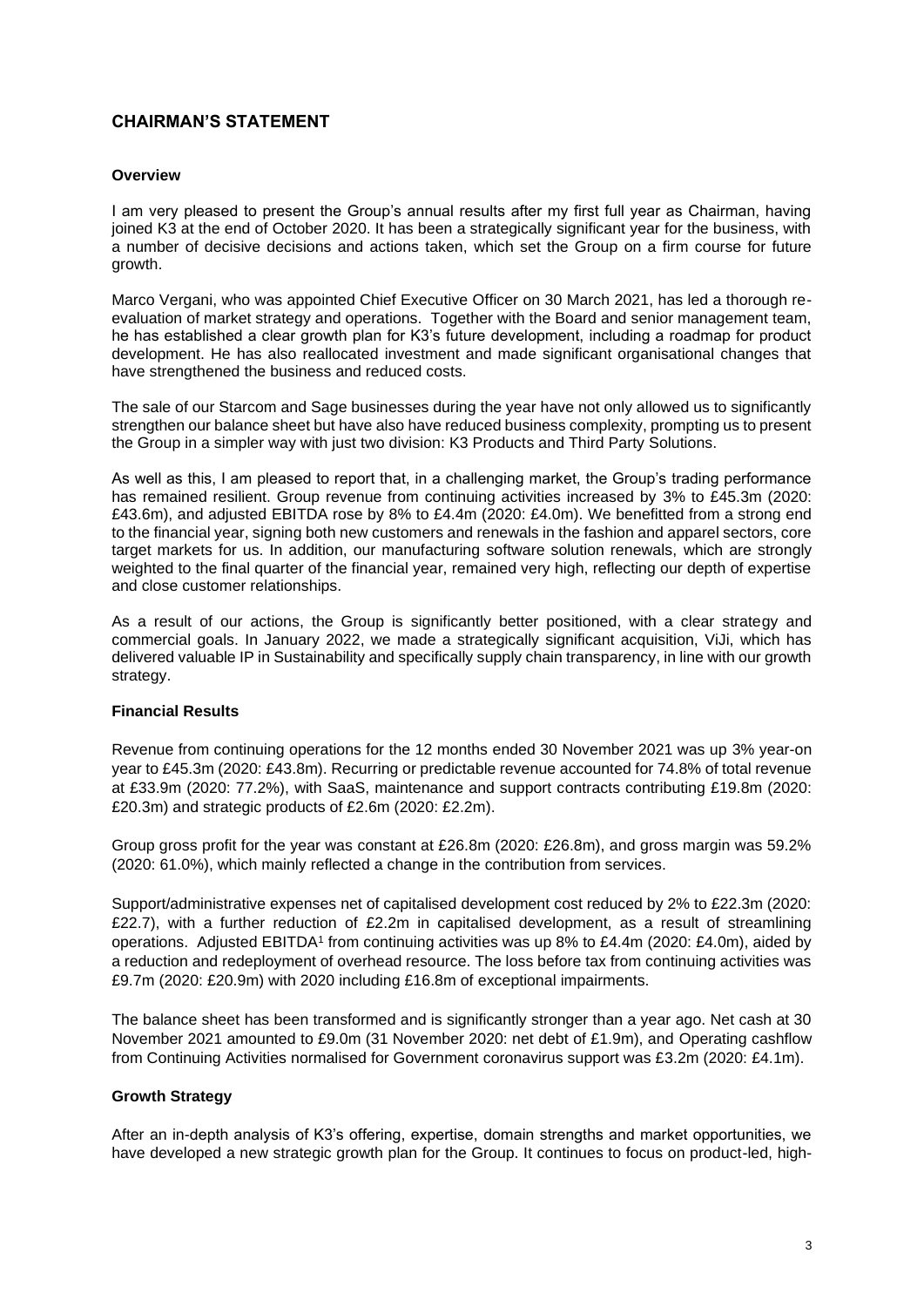margin recurring revenue, as previously, but is now more tightly focused on certain target markets and sales execution.

We see significant growth opportunities across all the Group's strategic products and third party solution activities over the next few years, with some areas offering greater commercial rewards, which we will reflect in our ongoing capital allocation plans. Growth in fashion, apparel, and related large retail brands is a particular focus for us. We already offer a powerful set of solutions to the fashion, apparel and designer sectors, which support core business processes, and believe there is a significant opportunity to assist brands in the key areas of Sustainability, Omni-channel and Business Insights.

We see opportunities to increase sales in other market segments, including manufacturing and distribution, where we have well-established third-party-based software solutions, capable of serving larger projects. Recurring revenue from these third-party solutions contribute significantly to the Group's profitability and cash flows, and are important contributors to investment in strategic software product development. Our Global Accounts activity, which is specialist services led, also has good growth potential well into the medium term internationally, and provides cross-selling opportunities for K3 **Product** 

K3's sector expertise and ERP heritage is being leveraged to pursue the growth opportunities we have identified, and our cloud-native K3 | imagine technology platform is a strategically important element. It is micro-service and API driven, in a 'headless' agnostic architecture with strong in-built integration capabilities. It therefore plays a key role in the easy adoption of our solutions.

We continue to support our legacy solutions, comprising mostly point-of-sale ("POS") products. However, we expect to see revenue from these POS solutions continue to decrease year-on-year.

We have significantly re-shaped the business this year. We disposed of two non-core businesses, selling Starcom (managed services) in February 2021 and our Sage reseller business in September 2021. This has streamlined K3, leaving it tightly focused on core solutions and chosen markets. It has also significantly strengthened the Group's year-end balance sheet, eliminating net debt.

Following these disposals, we have reorganised the Group into two primary segments, K3 Products, comprising solutions based on significant K3 intellectual property ("IP"), and Third-party Solutions, which includes our SYSPRO and Global Accounts activities.

#### **People**

In a challenging year, with the coronavirus pandemic still overshadowing work and personal life, our staff have shown great adaptability and dedication. They have innovated to overcome obstacles created by the pandemic situation, and we would like to thank them for their commitment and hard work during the year.

There were three Board changes in the financial year. In March 2021, as previously mentioned, Marco Vergani joined as Chief Executive Officer, and in September 2021, Per Johan Claesson, Non-executive Director retired from the Board, with Gabrielle Hase joining as Non-executive Director in his place. We also made a number of new senior executive appointments in the year. This has brought additional expertise, commercial drive and domain knowledge into the Group, and has strengthened our leadership teams.

Marco has over 30 years' experience in the technology industry and has worked in leadership roles in commercial sales across the UK, Europe, US and Asia. He has extensive experience of retail, fashion and direct-to-consumer sectors with a long and successful career at IBM.

Gabrielle Hase is a senior-level specialist in global ecommerce and has significant experience in advising on omni-channel growth strategies and digital transformation, in particular for fashion retailers.

We would like to reiterate our thanks to Per Johan Claesson, who retired from the Board after twenty years of service. He has been a very strong supporter of the business and made a considerable contribution over many years.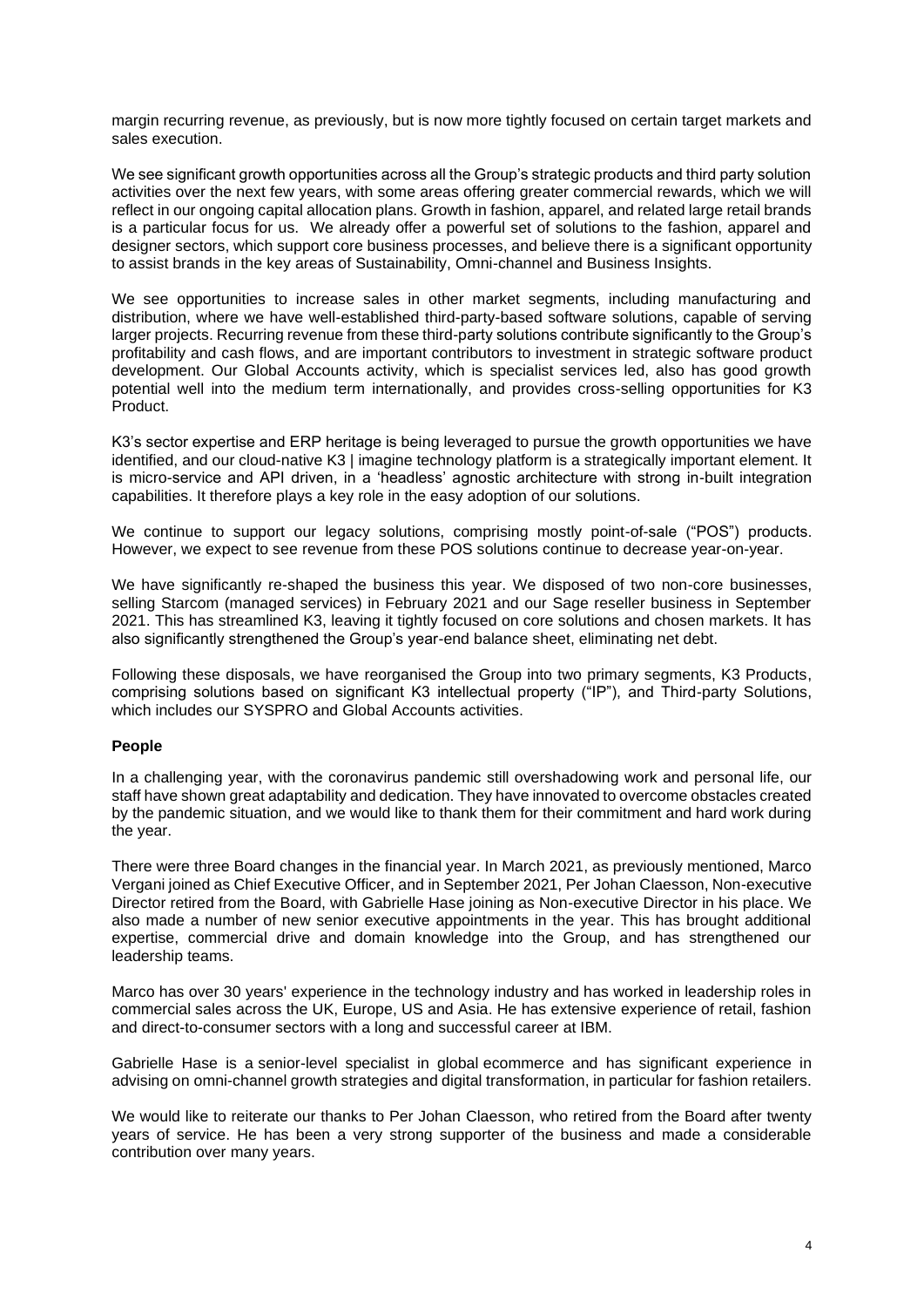In addition, Jonathan Manley has decided not to stand for re-election at the AGM in May this year. Jonathan, who joined the Board in December 2015, plans to spend more time in the US, and felt the 2022 AGM was an appropriate time to retire from the Board. Jonathan has provided valuable support to the Group during his tenure, and we also reiterate our thanks to him. We will be commencing a recruitment process to appoint an independent non-executive director as successor to Jonathan.

# **Summary and Outlook**

The Group has been significantly transformed this year. It is now financially and operationally stronger, with a clear growth strategy and stronger balance sheet.

Our focus is on growth cash generation and recurring income. The Group already generates substantial recurring income, but we intend to move more strongly towards SaaS-based revenues, in particular by driving the growth of our strategic products. Current SaaS, maintenance and support revenue generated by K3 totals approximately £20m, including a proportion generated by legacy products under managed decline. Third-party Solutions delivers highly visible and predictable income under framework contracts, worth approximately an additional £14m per annum.

We believe there is a substantial opportunity to exploit our existing expertise in the fashion, apparel and retail markets by expanding our offering to address unmet needs in Supply Chain Sustainability, Omnichannel and Business Insights. Brands are increasing their focus on Sustainability, prioritising environmental and ethical considerations concerns, and seeking greater transparency over their supply chains. Legislation is also driving a requirement for greater supply chain traceability. In addition, digital and physical sales channels typically require greater integration and unification, and next-generation analytics is another burgeoning area.

Our recent acquisition of ViJi, a software developer with innovative and proven Sustainability software solutions aiding fashion retailers, is an exciting development, and will help to accelerate our offering in this area.

K3 has made significant progress over the financial year, and a clear growth plan is now in place. We are continuing with initiatives to improve the operations. In an inflationary environment with some resourcing issues, we are also managing costs carefully.

Third Party Solutions is experiencing encouraging demand, and has secured contracts with larger UK manufacturing customers, and the expansion of IKEA franchisee stores in Asia and Latin America is continuing in line with schedules.

K3 Products is seeing positive signs of increased activity, with new clients signed and additional software licences taken by existing fashion customers. Its market position has been strengthened byK3's inclusion as an Independent Software Vendor (ISV) within the newly announced Microsoft Retail Cloud. Non-strategic products are being managed in line with expectations.

Cash balances are at planned levels and further supported by an extension to banking facilities, secured in this first quarter. The Board expects to make further progress with growth initiatives.

**T Crawford Chairman** 5 April 2022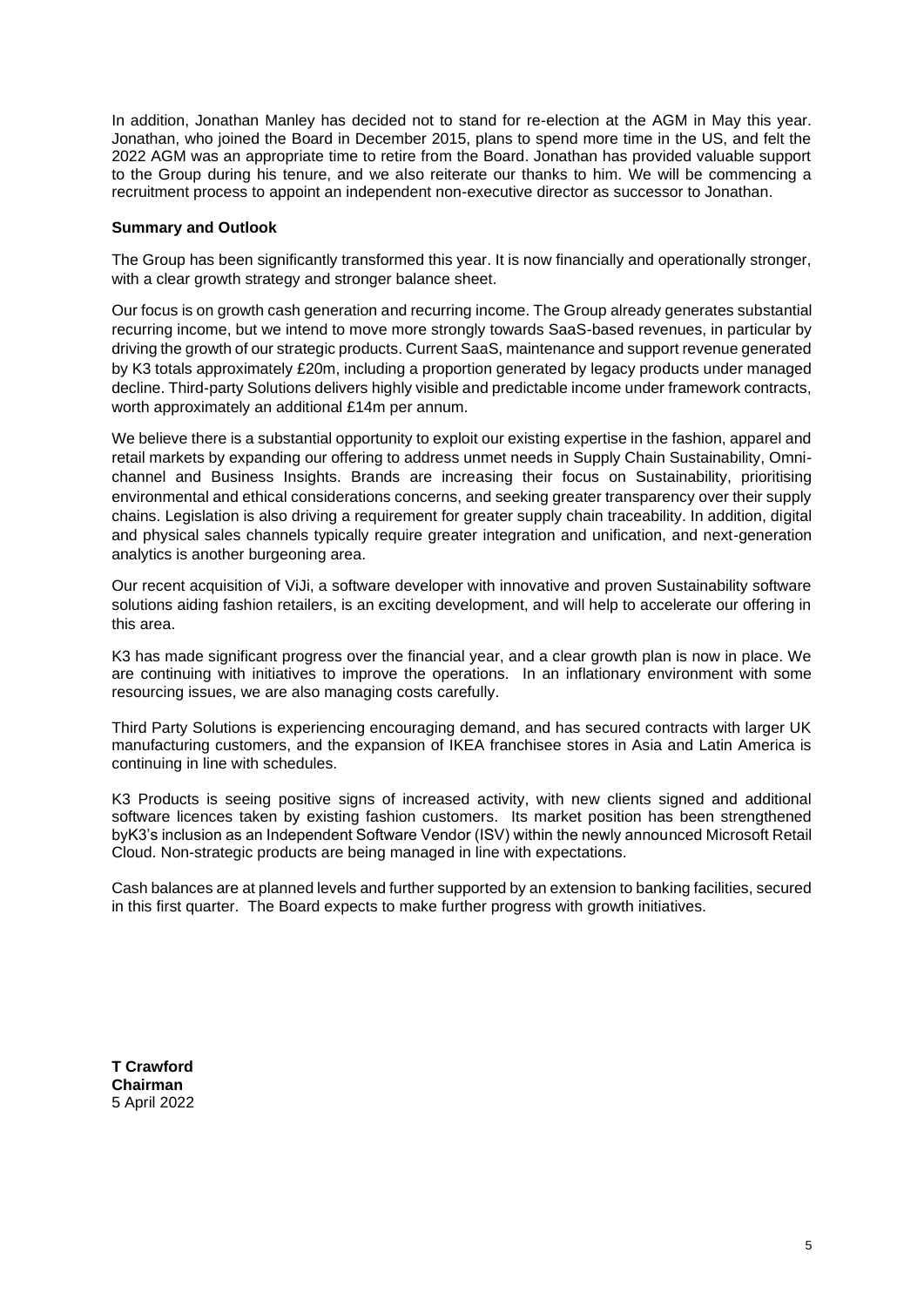# **CHIEF EXECUTIVE OFFICER'S REVIEW**

#### **Introduction**

My priority on joining K3 in March 2021 was to conduct a thorough review of the Group. This included reviewing its markets, solutions, product portfolio, sales strategies and organisational structure. As a result of this exercise, we have established a new purpose, vision and growth strategy for K3. We have also made operational changes that support our new commercial objectives, including streamlining operations, upgrading certain systems and recruiting additional talent.

# **Retail Sector**

The retail industry, particularly the fashion, design and apparel sectors, is experiencing fundamental transformation. Certain megatrends, including 'Unified Consumer Experience', 'Digitalisation', 'Personalisation', and 'Omni-channel' retailing, are at the forefront. They are driving changes in the way brands and retailers sell to and engage with customers. Retailers are working hard to enable consumers to choose products and make purchases in the most convenient way and to establish closer customer relationships and reinforce their brand values.

In addition, there are a number of even more profound trends, based on new and emerging societal priorities and values, which are altering consumer purchasing habits. A greater emphasis on environmental and ethical concerns is evident. Younger generations, in particular, are attracted to a digital experience of brands and increasingly model their tastes and preferences on the basis of social influence exercised via social media. Consumer lifestyle changes, including those driven by the coronavirus pandemic, are also shifting consumers' purchasing patterns and behaviours.

Understanding consumer motivation and behaviour remains a fundamental objective for all brands. However traditional classifications of consumers - by age, income, culture – are being superseded by more sophisticated AI-driven personalisation techniques. Nonetheless, while AI enables retailers to identify and leverage some consumer patterns, it still does not accurately predict individual behaviors, trends, and patterns or easily identify changes in the emotional dynamics between consumers and brands.

Traditional retailers, particularly in non-grocery industries - the so-called "horizontal" retailers - are adapting their models, image and branding as they react to these market trends. On the opposite side, "vertical" retailers, including direct-to-consumer brands, are growing. These include manufacturers and distributors now selling directly to the consumer, as well as online retailers, whose models provide greater commercial agility than traditional retailers.

Overall, the retail sector is contending with the need to micro-segment and to effect strategic and operational change more rapidly. Fashion retailers and direct-to-consumer brands are now seeking to shorten their supply lead times in order to be able to offer more frequent collections as well as to adapt more rapidly to sales trends. For example, pricing and promotion changes have to be executed more often and consumer data collected and analysed more frequently. These requirements are driving closer supply chain collaboration and, where possible, virtualisation.

While these changed dynamics constitute challenges for many consumer brands and retailers, they have also created fertile ground for new and existing brands, who have a clear understanding of the power of technology and digital channels to strengthen their reputation, image and market positioning, engage with consumers globally, and amplify sales.

# *A new Vision*

We have identified compelling growth opportunities across all our core activities, with particularly exciting opportunities in fashion and apparel and related large retail and direct-to-consumer brands.

#### **K3 Products – Strategic focus on Fashion & Apparel**

K3 has a deep knowledge and experience of retail businesses, rooted in its delivery of Enterprise Resource Planning ("ERP") and Point of Sales ("POS") solutions.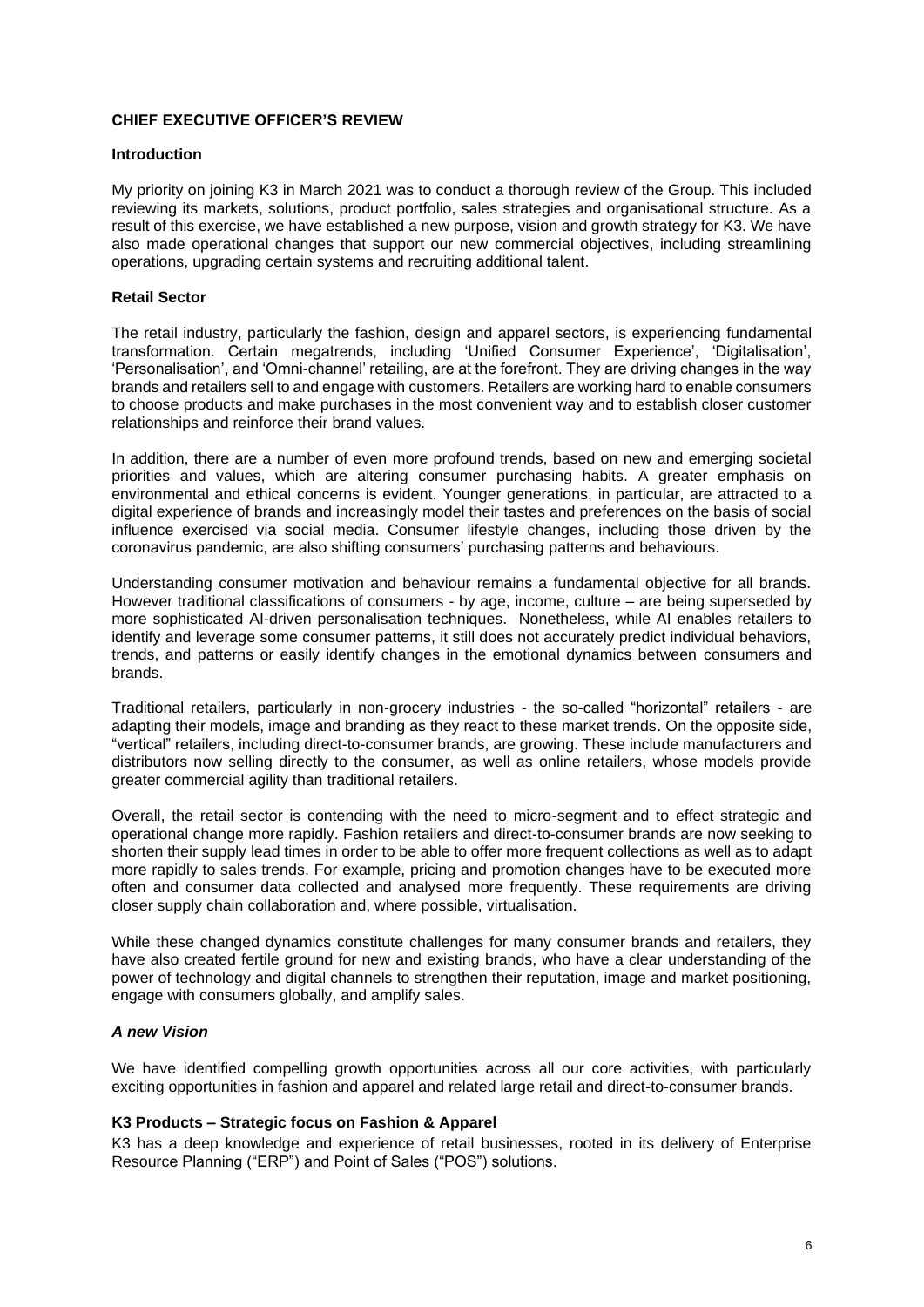We have significant expertise across all the core "Concept-to-Consumer" processes, which include product design, manufacturing, supply and returns, as well as all the intermediate steps. We also have a strong understanding of the challenges facing our customers and their changing priorities as a result of new technologies, new regulation, and changing consumer behaviour. The ongoing digital transformation affecting the sector is, in particular, driving a requirement for solutions that enable strong supply chain collaboration, a smarter and more integrated sales experience, as well as a shift to data led cloud-based Software as a Service ("SaaS") solutions.

We believe that we have a particular opportunity to capitalise on our existing position and reputation in the fashion and apparel and related large retail markets. This includes brands that have an ambition to develop their direct-to-consumer sales.

We have encapsulated our new purpose and vision, with the phrase, 'Transform retail for good'. The two key ideas of 'transformation' and 'good' summarise the direction of travel we are taking i.e. in providing solutions that will support necessary innovation and adaptation in core business processes, including in relation to environmental and ethical priorities.

The key growth areas we are focusing on are:

- Sustainability especially supply chain traceability, as further evidenced by the March 2022 EU strategy for sustainable and circular textiles;
- Omni-channel and 'unified inventory' in particular creating a seamless shopping experience for consumers as they engage digitally and physically with brands, from the discovery stage to checkout and returns; and
- Business Insight enabling brands to extract actionable intelligence from the data collected through our products to optimise inventory, maximise profitability, reduce wastage and inefficiencies, and engage with consumers in a more personalised way.

We believe that we have a unique opportunity to closely integrate our ERP solutions, K3|fashion and K3| pebblestone, which are based on Microsoft, with K3|imagine, our 'headless' cloud commerce platform (which integrates readily with any IT infrastructure) so as to provide a comprehensive suite of solutions capable of supporting customer needs in these critical areas of their business.

We believe that this will provide us with a highly differentiated and compelling offering to mid-size enterprise fashion and apparel clients that need to replace old legacy systems and/or want to embrace modern and agile ways of supporting their core business processes, managing their sales and enhancing their engagement and brand with consumers. We also envisage a 'land and expand' strategy, where we win new clients with a particular product and then cross-sell other products, which offer broader end-to-end capabilities, optimisation and streamlined operations.

The recent acquisition of ViJi, the sustainability-focused software developer with a compelling suite of products addressing supply chain transparency, allows us to extend the existing Sustainability capabilities already provided by our fashion ERP solutions. Supply chain transparency is a burgeoning area that is increasingly regulated, and demand for end-to-end solutions is growing rapidly.

# **Third-party Solutions**

# *SYSPRO*

There is an increasing demand for digital transformation, smart manufacture and direct machine integration, as SYSPRO customers move away from first generation, monolithic ERPs or fragmented legacy applications, which are typically poorly integrated or siloed. This provides a significant growth opportunity for us, and we plan to expand our presence in the UK market. Our focus is on serving and delivering larger-scale implementations and transformation for customers in growth sectors.

We are also continuing to invest in our relationship with SYSPRO and in new software development that enriches the SYSPRO offering with our own modules, capabilities and add-ons. These include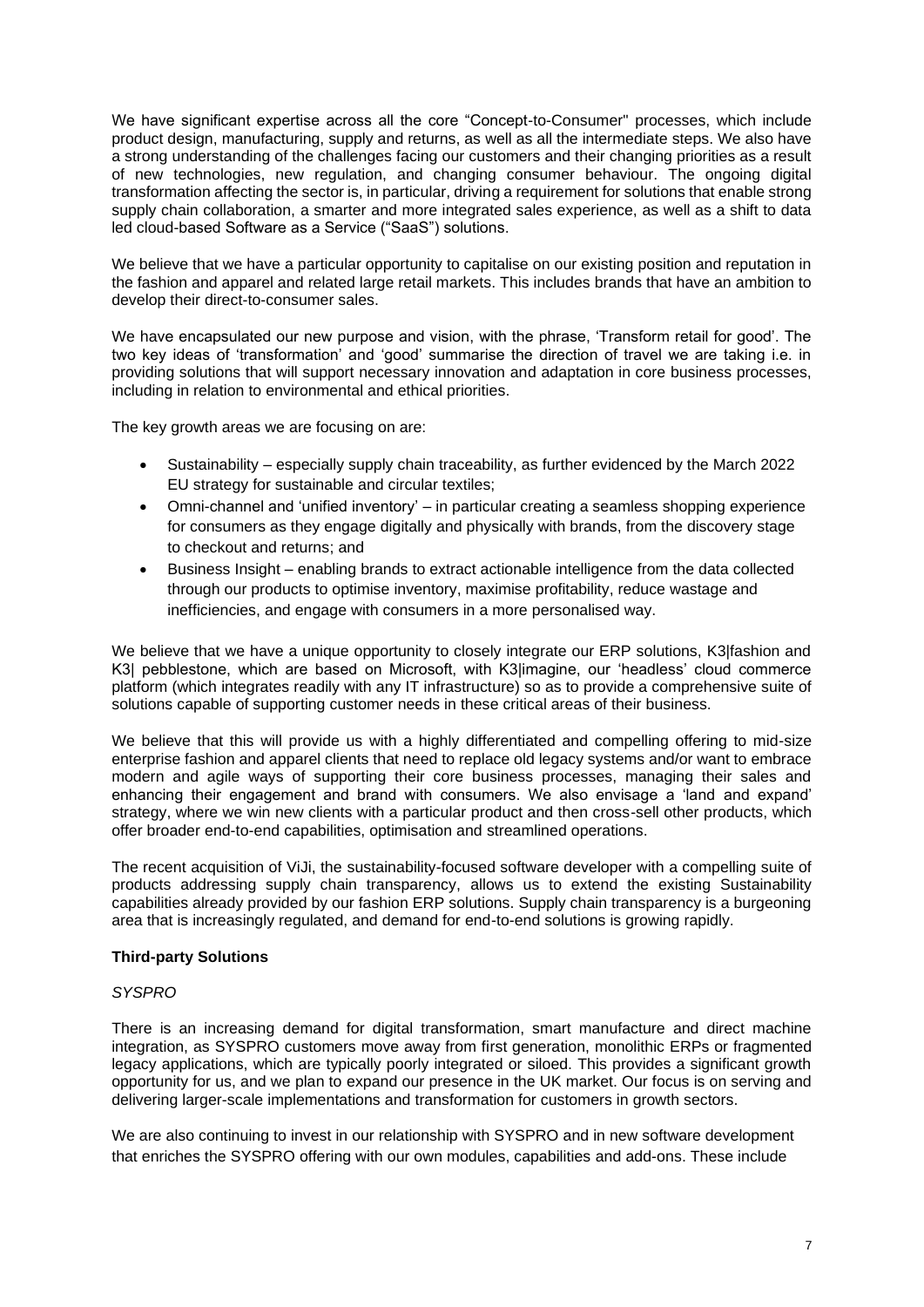'CAD integration', 'warehouse management', 'shop floor labour control' and 'Making Tax Digital'. We also have an unrivalled unified, end-to-end support service that underpins our offering.

# *Global Accounts*

Our Global Accounts business includes our relationship with Inter IKEA Systems B.V. (the owner and franchisor of the IKEA concept) and the Inter IKEA Concept franchisees. The backbone of our activity is the development of the core IKEA solution for franchisees and supporting franchisees with the IT infrastructure, integration and system enhancement that underpins all IKEA franchisee stores and backoffice solutions.

Developing and delivering additional complementary new solutions, such as our 'Mobile Goods Flow' and 'Self-ordering Kiosk' applications, are important additional support functions that keep our relationships strong and K3 as the vendor of choice.

The continuing expansion of the IKEA Concept and stores into new territories is well-established. We expect further growth in new store openings in Latin America as well as additional expansion in Asia and Middle East.

# *Restructuring*

Alongside this refocusing, we have restructured K3, selling two non-core businesses in the year, Starcom, the Managed Services unit, and the Sage reseller practice. This has significantly strengthened the Group's financial position, generating total cash proceeds of £16.2m.

Following these disposals, and in line with our growth plans, we now report on two segments, K3 Products and Third-party Solutions, alongside central support costs as previously.

#### *Organisational and operational changes*

We made a number of changes to the organisation of the Group, reallocating resource and reporting lines and making some new appointments to align the business more effectively. In particular, we focused on the Group's commercial functions.

We allocated additional resource to our strategic partnerships, which include Microsoft and channel partners responsible for reselling our fashion offerings. Our relationship with Microsoft remains close, and K3 has been nominated as part of Microsoft Retail Cloud, which is an important recognition of our products in the fashion and apparel sector. We also strengthened the new sales team for North America, which supports our 'go-to-market' resource with Microsoft in this important region. We have sought to improve client support, increase cross-selling and upselling, and strengthen delivery processes and knowledge management practices.

# **Review of Performance**

# **K3 Products**

K3 Products are those software products and solutions that are powered by our own IP. K3 Products comprise:

- Strategic products focused on the fashion and apparel markets, including K3|fashion, K3|imagine retail solutions and K3|pebblestone;
- solutions for the visitor attraction market, integration products and manufacture solutions; and
- stand-alone point solutions, mainly our legacy point-of-sale ("POS") products.

| £m                               | 2021   | 2020*  |
|----------------------------------|--------|--------|
| Revenue                          | 16.3   | 15.9   |
| Gross profit                     | 12.2   | 12.6   |
| Gross margin %                   | 74.9%  | 79.3%  |
| Underlying admin / support costs | (12.2) | (14.1) |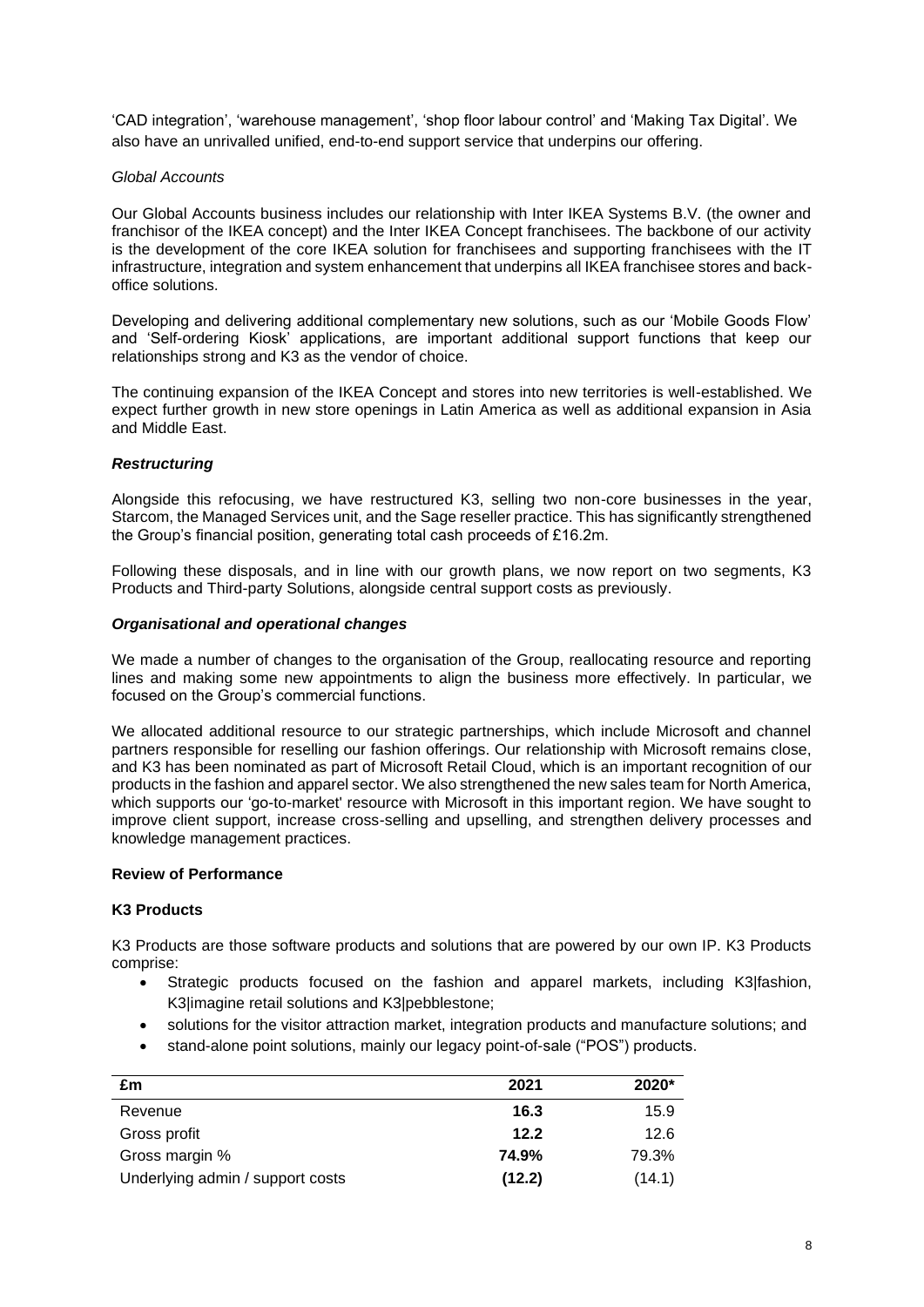| EBITDA pre capitalised development | (0.0) | (1.5)     |
|------------------------------------|-------|-----------|
| Capitalised development            | 2.3   | 4.1       |
| <b>Adjusted EBITDA</b>             | 2.3   | 2.6       |
|                                    |       | *restated |

Total revenue increased by 3% to £16.3m (2020: £15.9m), with very good growth in the strategic fashion products where revenue increased by 16% year-on-year. As expected, the revenue contribution from legacy POS business continued to decline, partially offsetting growth elsewhere. This also impacted gross profit and gross margin, although gross margin remained high at 74.9%. We reduced underlying administration and support costs, and EBITDA before capitalised development costs improved by £1.5m to a breakeven position, with a more focused deployment of development resource. Adjusted EBITDA was £2.3m. (2020: £2.6m).

New orders for fashion and apparel product increased, with £3.1m of contracts closed for K3|fashion and K3|pebblestone (2020: £2.2m) after a strong end to the financial year. New orders included a number of new customers wins, as well as increased licence sales to existing customers. New customers included a Swedish clothing brand for children, a German e-commerce fashion and homeware brand, and a Scandinavian designer brand.

We remain confident about prospects for our fashion products, which are sold primarily via selected Microsoft business partners. Microsoft's global endorsement as its recommended 'add-on' solution for the fashion and apparel vertical continues to underline the quality of our products.

We believe that there are very good growth opportunities in the USA for our fashion products, and we have increased our sales resource there to three executives (2020:1). We have also strengthened our channel partner management team, bringing in new talent to help drive channel sales.

Own-IP solutions for visitor attractions, integration products and manufacture solutions performed in line with management expectations. The UK visitor attractions segment was heavily hit by the coronavirus pandemic but, with the lifting of restrictions during the summer, has been recovering strongly. We have significantly upgraded our offering, with an enhanced reservation engine and improved online ticketing capability, and are planning to release shortly a refreshed user-interface.

After the financial year end, in January 2022, we made a strategic purchase of intellectual property, acquiring ViJi, an innovative French software developer. ViJI is wholly focused on enabling fashion retailers to trace and authenticate more easily the environmental and social credentials of their supply chains. It has developed fully scalable software solutions, covering the collection, verification and renewal of supplier certifications, as well as a consumer-facing component that enables fashion retailers to provide ethical and environmental information on their products.

ViJi's exciting new products are entirely complementary to K3's existing offering and align with our plans to create a suite of products that address sustainability and in particular supply chain transparency. We will integrate the solutions with the sustainability features in our fashion products. As forthcoming sustainability-related legislation comes into effect both in Europe and the USA, we believe that our solutions will be well-positioned for the fashion and apparel markets.

# **Third-party Solutions**

Third-party Solutions comprises our SYSPRO and Global Accounts units, which both resell third-party solutions. These are typically 'on-premise', and revenues are generated from implementation, software licence renewals, and ongoing maintenance and support contracts.

| £m                                 | 2021  | 2020* |
|------------------------------------|-------|-------|
| Revenue                            | 28.9  | 27.9  |
| Gross profit                       | 14.6  | 14.2  |
| Gross margin %                     | 50.4% | 51.1% |
| Underlying admin / support costs   | (6.6) | (6.8) |
| EBITDA pre capitalised development | 8.0   | 7.4   |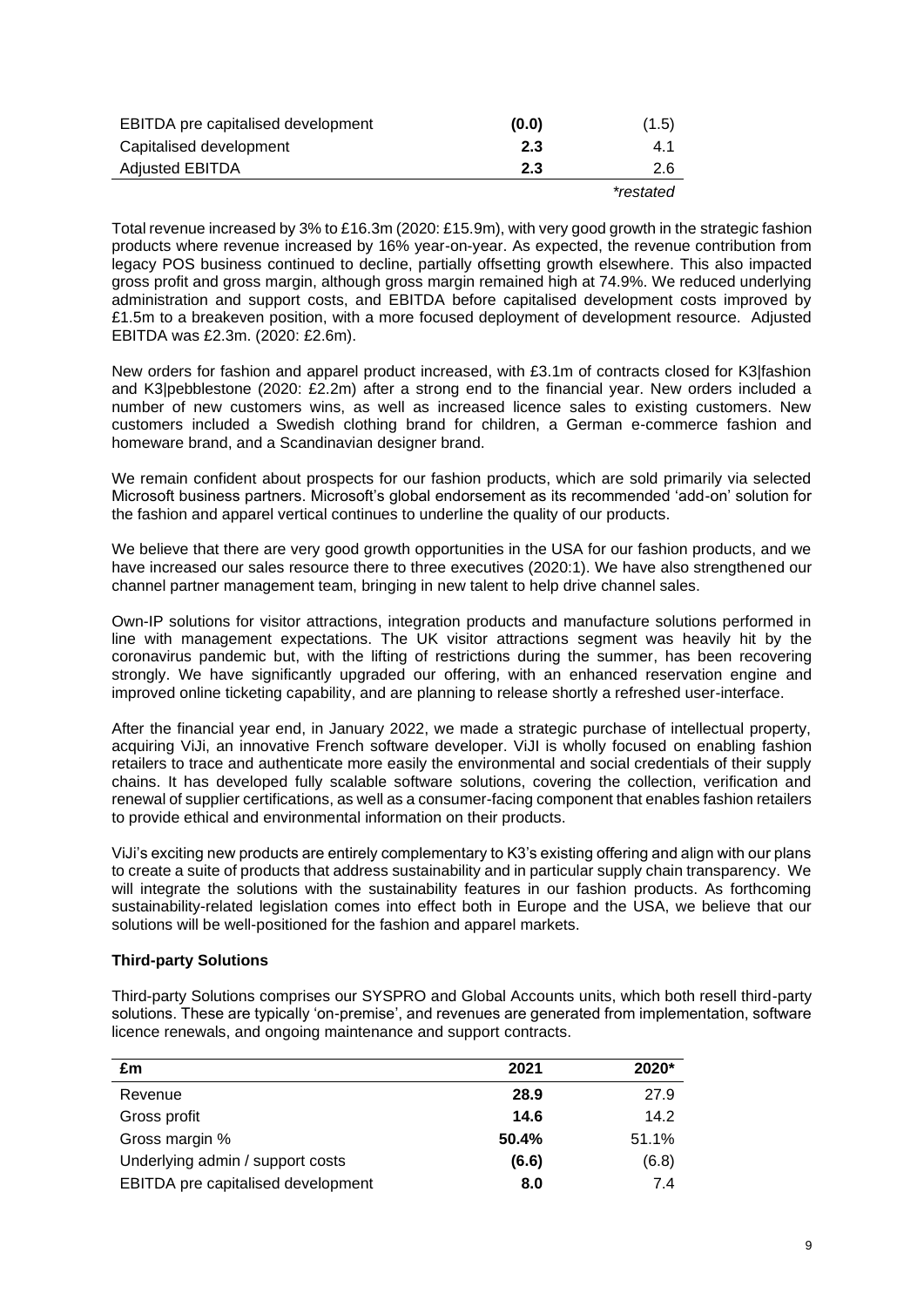| Capitalised development | 0.0 | 0.1      |
|-------------------------|-----|----------|
| Adjusted EBITDA         | 8.0 | 7.5      |
|                         |     | restated |

Total revenue increased by 4% to £28.9m (2020: 27.9m) and adjusted EBITDA increased by 7% to £8.0m (2020: £7.5m).

Our UK manufacturing customer base, which largely comprises SYSPRO customers, delivered a resilient performance in the pandemic environment, with customers proceeding with new software installations. We secured a good level of new SYSPRO business in the year, and were successful in targeting larger, more complex projects. As a result, the average size of new orders has increased significantly, and we have a strong services order book for 2022. We plan to increase our resource to support the opportunities we have created.

Software licence and maintenance and support contract renewals across the SYSPRO customer base remained very high at c.98% (2020: 97%). Most of these renewals take place in the final quarter of the financial year, and generate substantial cash inflows.

Internationally, our Third-party Solutions business mainly comprises Global Accounts and, in particular, the Inter IKEA Concept franchisee network, and this business performed well. We are supporting a significant expansion of IKEA franchisee stores in Central and South America. Reflecting this, we increased our Far East off-shoring resource earlier in the year, which caused a reduction in our services gross margin. Activity levels are expected to remain high over the new financial year, and we have plans to substantially increase the size of our delivery teams for Global Accounts. While there has been a shortage of available skilled resources, we expect the situation to normalise over the year. We were also pleased to support Global Account customers with some of our new K3 applications, including 'Mobile Goods Flow' and the integration of our 'Self-ordering Kiosk' application into IKEA store restaurants.

#### **Central costs**

Central Support costs include our central IT, finance, legal, HR, insurance, marketing and PLC costs, which are not allocated to revenue generation. These decreased slightly to £5.9m from £6.1m in 2020 following some efficiency drives

#### **Summary**

It has been a transformational year for K3. We have taken major steps forward in repositioning the business for long-term, sustainable profitable growth and cash generation. We believe that we are establishing an organisation that is more commercially-driven and customer-focused, as well as more agile. Our emphasis is on ensuring that the business is "market-product-price-fit" driven and provides an excellent customer service. We have clearly defined growth plans for the future and have identified very good growth opportunities across our fashion and apparel activities and in our SYSPRO and Global Accounts operations.

#### **Marco Vergani**

Chief Executive Officer

5 April 2022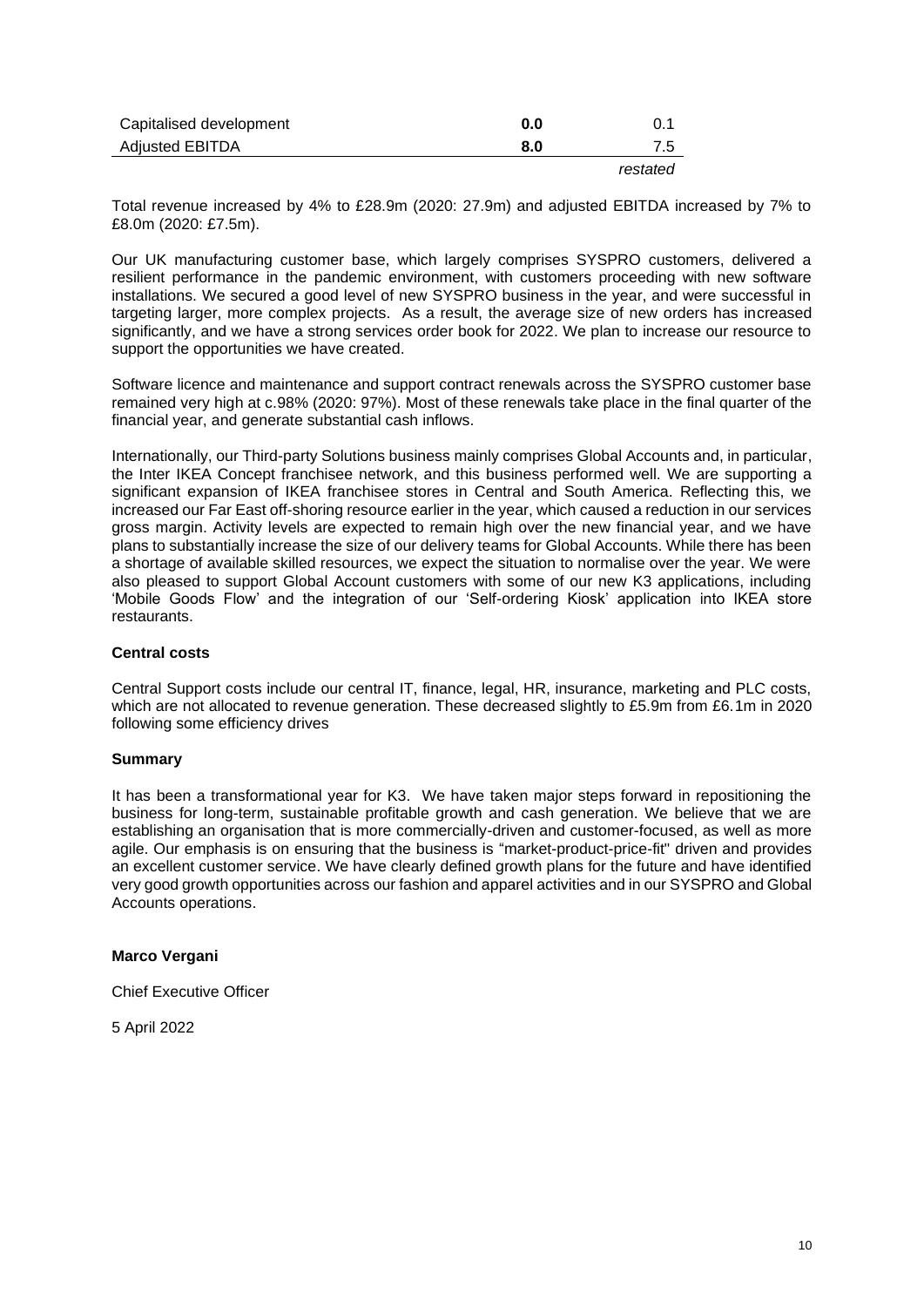#### **FINANCIAL REVIEW**

# **Overview**

These financial statements are for the financial year ended 31 November 2021.

It should be noted that the comparatives for the prior financial year consolidated income statement have been restated. This followed the classification of the Sage practice as a discontinued activity after its disposal in September 2021. The Starcom Managed Services unit, which was disposed of in February 2021, was already classified as an asset held for sale as at 30 November 2020 and presented within discontinued operations. The 2020 comparatives have therefore been restated to present Sage as part of the discontinued operations in order to provide comparability.

The Group's reported segments are now 'K3 Products' and 'Third party Solutions', with central support costs reported separately as previously. This aligns segmental reporting with the Group's growth strategy and the disposals of the Sage and Starcom businesses.

The Directors consider the key performance indicators by which they measure the performance of the Group by division to be:

- revenue;
- recurring or predictable revenue<sup>\*2</sup>;
- aross profit; and
- gross margin
- Adjusted EBITDA

The Group's results for the year end to 30 November 2021, together with comparatives for the same period in 2020, are summarised in the tables below. K3's intellectual property as a percentage of total gross profit is also highlighted below.

| <b>Continuing activities</b>                                                | Revenue |           |
|-----------------------------------------------------------------------------|---------|-----------|
| £m                                                                          | 2021    | 2020*     |
| Revenue                                                                     | 45.3    | 43.8      |
| recurring or predictable revenue <sup>2</sup>                               | 33.9    | 33.7      |
| Strategic SaaS, maintenance, and support                                    | 2.6     | 2.2       |
| Gross profit                                                                | 26.8    | 26.8      |
| Gross margin percentage                                                     | 59.2%   | 61.3%     |
| Underlying support / admin costs                                            | (24.7)  | (26.9)    |
| Capitalised development costs                                               | 2.3     | 4.2       |
| <b>Adjusted EBITDA</b>                                                      | 4.4     | 4.0       |
|                                                                             |         | *restated |
|                                                                             | 2021    | 2020      |
| K3 products gross profit as a percentage of total gross profit <sup>4</sup> | 45.6%   | 46.9%     |

K3 generated revenue of £45.3m, which was 3% ahead of the prior financial year. This growth was slightly offset by the expected decline in revenue from legacy product.

The key metric of adjusted earnings before interest, tax, depreciation, amortisation and exceptional items ("EBITDA") increased by 8% to £4.4m (2020: £4.0m), with Gross Profit flat on 2020 and a reduction in underlying support / admin costs. Gross margins reduced to 59.2%, (2020: 61.3%) due upfront investment in Third Party Solution Services teams.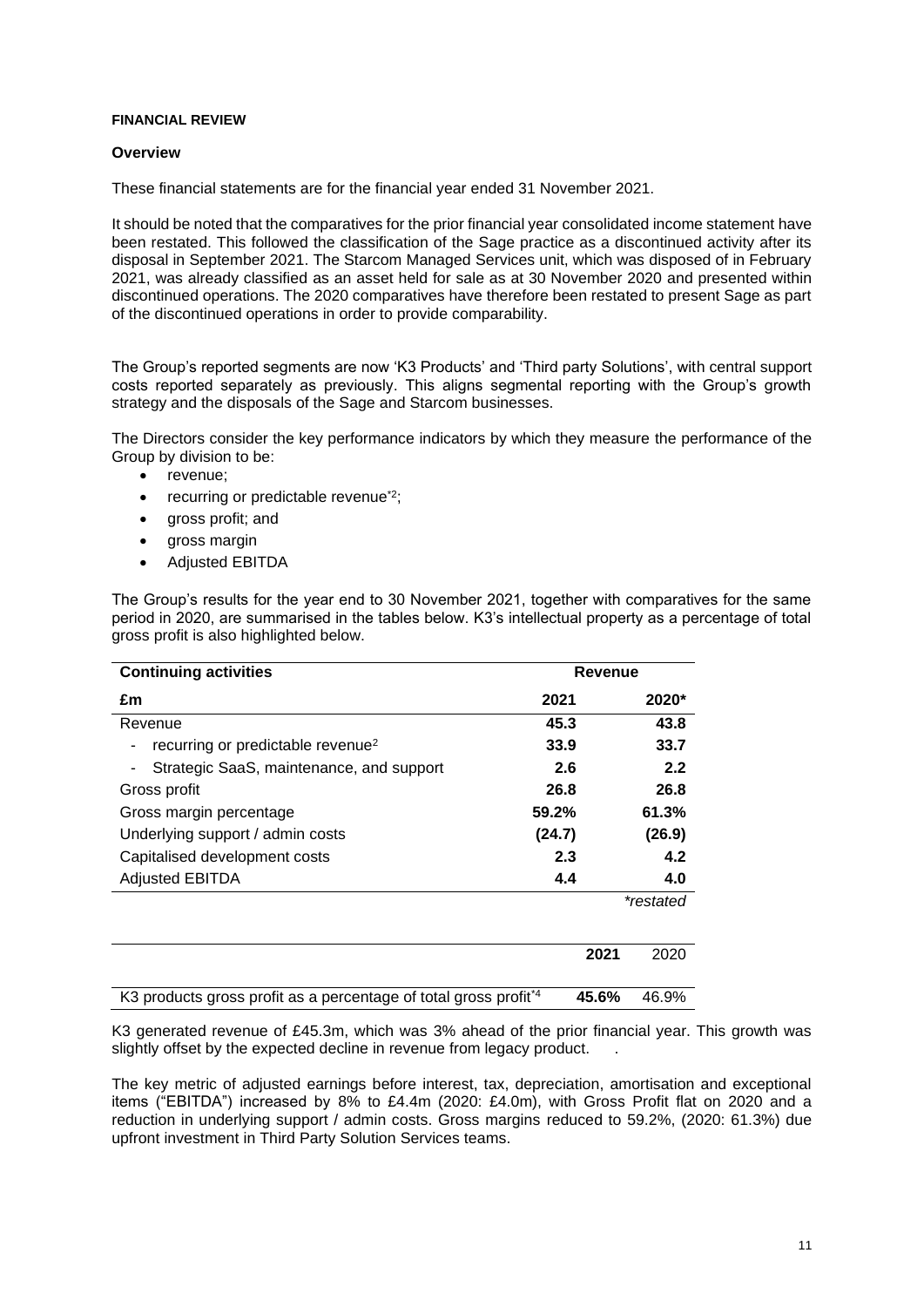#### **Administrative expenses**

| £m                                                                    | 2021 | $2020*$ |
|-----------------------------------------------------------------------|------|---------|
| Support/ administration costs net of capitalised<br>development costs | 22.3 | 22.7    |
| Depreciation & amortization                                           | 6.8  | 4.4     |
| Amortization of acquired intangibles                                  | 0.5  | 1.5     |
| Exceptional costs impairment & reorganisation                         | 3.1  | 17.8    |
| Share based payments                                                  | 0.4  | 0.0     |
| <b>Total</b>                                                          | 33.1 | 46.4    |

Support/administration costs net of capitalised development costs \*7 reduced by 2% to £22.3m (2020: £22.7). This followed a decision to reduce non-revenue generating resource and redirect this investment in new customer-facing staff.

Depreciation and amortization costs increased in line with a change in amortization period for capitalised development costs from five–seven years to three years. Exceptional costs in 2021 related to the funding of redundancy costs to support the reduction in support / administration costs and onerous contracts following the Starcom disposal. The significantly higher exceptional costs in 2020 included the impairment of goodwill and capitalised development costs of £16.8m.

## **Discontinued activities**

On the 28 February 2021, the Group disposed of its Starcom Managed Services unit for £13.3m. The unit had already been classified as an 'available for sale' asset as at 30 November 2020 and had been accounted for in discontinued activities in 2020 reported results.

Starcom's total external revenue for the three months to 28 February 2021 was £2.3m (12 months to 30 November 2020: £9.5m) and it generated a profit before taxation of £9.5m (12 months to 30 November 2020: £1.1m) including profit on disposal of £9.3m.

On 1 October 2021, the Group disposed of its Sage business for £1.5m. This business generated external revenue for the 10 months to 30 September 2021 of £4.0m and a profit before tax of £2.6m including the £2.6m gain on the sale of trade and negative net assets (12 months to 30 November 2020: revenues of £5.1m and loss before tax of £0.1m).

In April 2020, the UK Dynamics subsidiary was put into administration. The subsidiary has no reported results for 2021. It showed a loss after tax of £3.4m in 2020 results.

# **Earnings per share**

Reported gain per share was 8.0p (2020: Loss 49.3p). The Group's adjusted loss per share for Continuing Activities was\*6 (13.6)p (2020: adjusted loss per share\*6 42.4p).

# **Dividends**

No dividend will be declared for the year ended 30 November 2021 (2020: nil).

#### **Taxation**

| £m                                     | 2021  | 2020  |
|----------------------------------------|-------|-------|
| Net VAT                                | 2.8   | 3.3   |
| Corporation tax                        | 0.8   | 0.5   |
| Employer social security contributions | 3.2   | 3.2   |
| <b>Total</b>                           | 6.8   | 7.0   |
| % of revenue                           | 15.0% | 14.1% |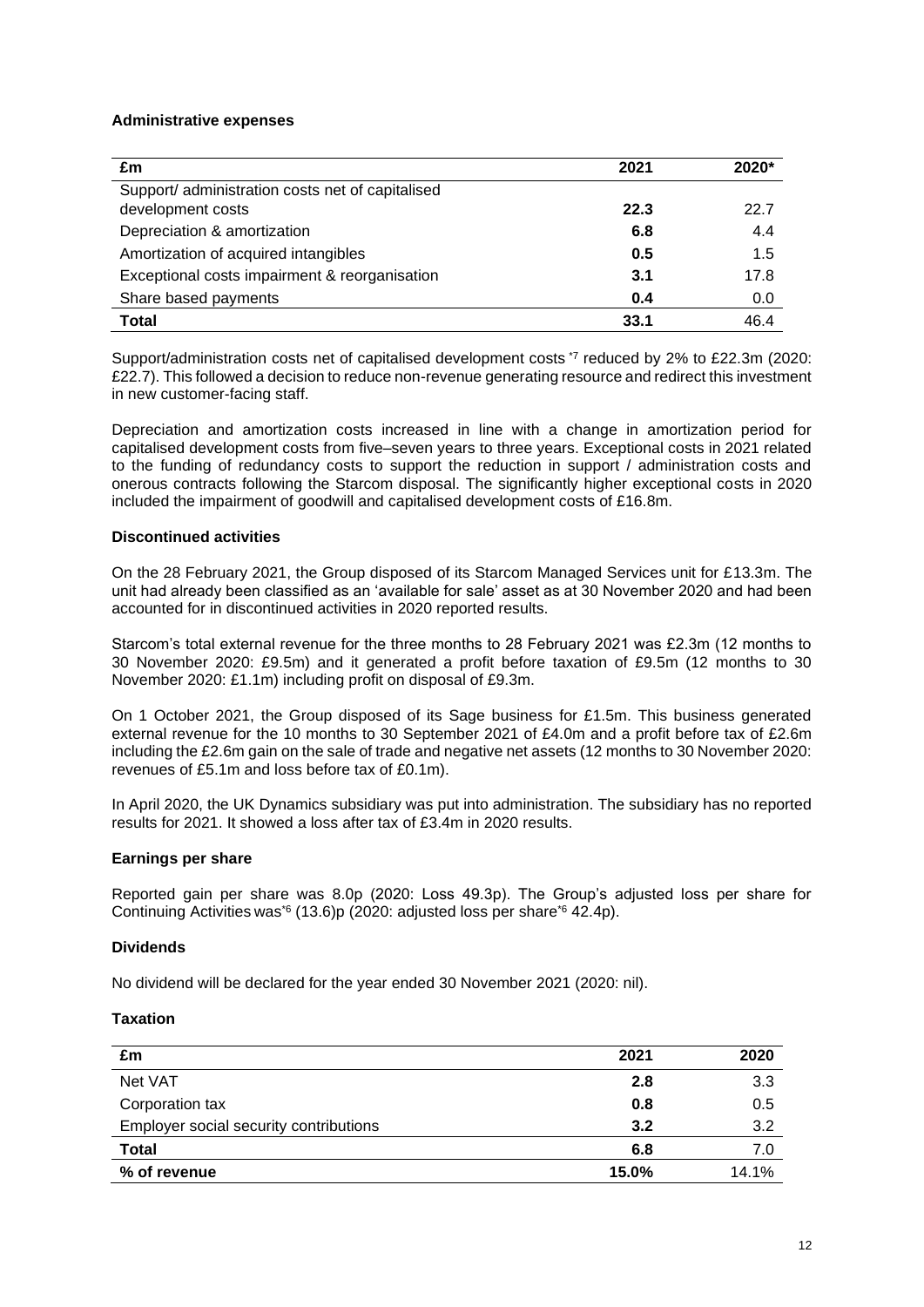Employer social security contribution amounted to £3.2m (2020: £3.2m) reflecting the number of people in the Group. Aggregated corporation tax charges, employee taxes and net VAT totalled £6.6m (2020: £7.0m).

During the previous financial year, we received governmental support during the early part of the coronavirus pandemic. We deferred £2.7m of PAYE and VAT payments as at 30 November 2020, which we subsequently repaid in full by 30 November 2021.

There was a corporation tax charge for the financial year of £0.8m (2020: £0.3m credit). This comprised a charge for current taxation of £0.6m (2020: £0.3m) relating to the non UK businesses and a charge for deferred taxation of £0.2m (2020: £0.6m benefit).

# **Balance Sheet**

The Balance Sheet has altered significantly since last year following the disposal of two units and the associated pay down of Bank Facilities and the conversion to equity of the £3m shareholder loans. The Starcom business was disposed of in 2021, however, its assets and associated liabilities had already been classified as held for sale as at 30 November 2020, with Starcom's net asset value at that date standing at £3.3m. The Sage business was also disposed of during 2021, and this consequently reduced non-current assets by £nil, current assets by £0.2m and current liabilities by £0.8m.

A sharper focus on product development cost spend meant additions to development costs were £2.3m compared to £4.5m in 2020, with 90% of this invested in development of fashion and apparel products. Following a review of the Group's accounting policies and the resultant decision to reduce the amortization period to three years from five to seven years, amortisation of development costs increased to £5.1m (2020: £2.5m).

Within working capital, Trade and other receivables amounted to £10.6m (2020: £10.6m) with K3 maintaining ownership of the Sage receivables following the disposal and with the increase on last year driven by an increase of services revenue. Trade and other payables totalled £14.4m (2020: £18.0m) with 2020 including £2.7m relating to governmental tax deferrals schemes).

The Group's net cash<sup>\*5</sup> position has significantly strengthened. At the financial year end, it stood at £9.0m (2020: net debt of £1.9m). This material improvement was underpinned by the disposal proceeds of Starcom (£13.3m) and Sage (£1.5m), as well as the conversion to equity of the £3.0m shareholder loan.

After the financial year end, the Group's facilities agreement with Barclays was extended for another year until the next renewal review in March 2023.

# **Cash flow**

Cash generated from Operations was £0.9m (2020: £8.6m) for the Group which included both Discontinued Activities and Government coronavirus support programmes in which the Group delayed payments in FY20 and paid them in FY21. The table beneath shows the normalisation for the Government coronavirus support payments and for Discontinued operations. Operating cash flow from Continuing Activities normalized for Government coronavirus support is £3.2m (2020: £4.1m), the main difference driven by some slower moving sales ledger balances in FY21, which are now unwinding. The FY20 exceptional income of £2.5m was associated with the Dynamics administration.

| £m                                 | 2021  | 2020  |
|------------------------------------|-------|-------|
| Net cash from operating activities | 0.9   | 8.6   |
| Total                              |       |       |
| Add back Sage outflows             | 0.2   | 0.2   |
| Add back Starcom inflows           | (0.6) | (1.1) |
| Add back Dynamics outflow          |       | 1.6   |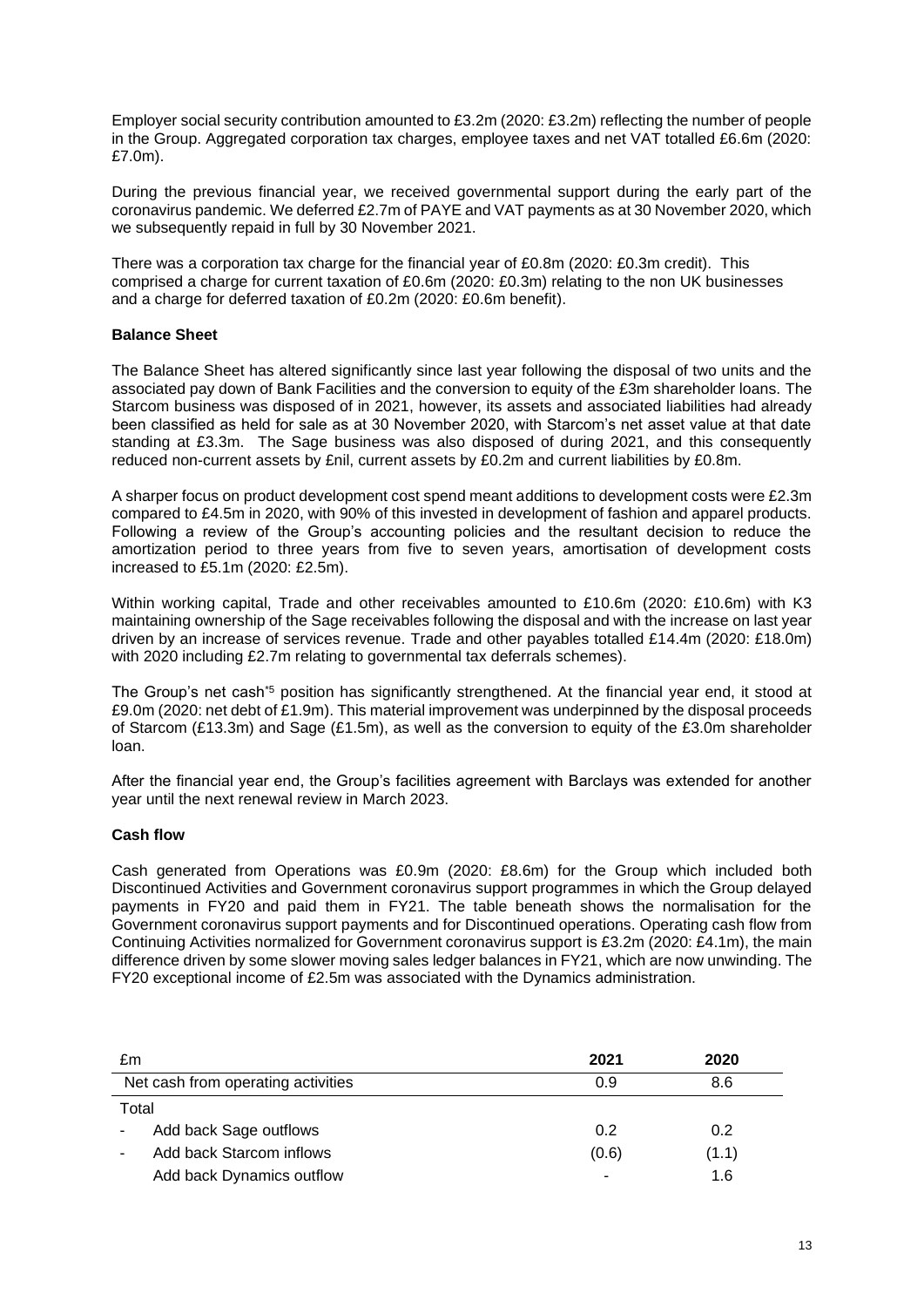| Government coronavirus tax support paid/ (deferred)           | 2.7 | (2.7) |
|---------------------------------------------------------------|-----|-------|
| Exceptional income                                            | ۰   | (2.5) |
| Operating cash flow from Continuing Activities normalised for |     |       |
| Government coronavirus support                                | 3.2 | 41    |

Income taxes paid increased to £1.4m (2020: £0.4m) due increasing taxable profits being made in non UK tax regimes.

Investing Activities included the disposal proceeds of the Starcom and Sage businesses of £13.3m and £1.5m respectively. A sharper focus on the development cost base reduced the amount of capitalised development expenditure capitalised £2.3m (2020: £4.5m).

Within Financing Activities, following the high level of Starcom and Sage disposal proceeds, these funds were used to pay down the Bank Facilities of £6.8m. In addition, Net Debt was reduced by the non cash debt to equity conversion of the £3m shareholder loan. Interest expenses paid also increased despite the lower debt levels due to £0.6m interest costs associated with the shareholder loan conversion.

**Robert Price** Chief Financial Officer

5 April 2022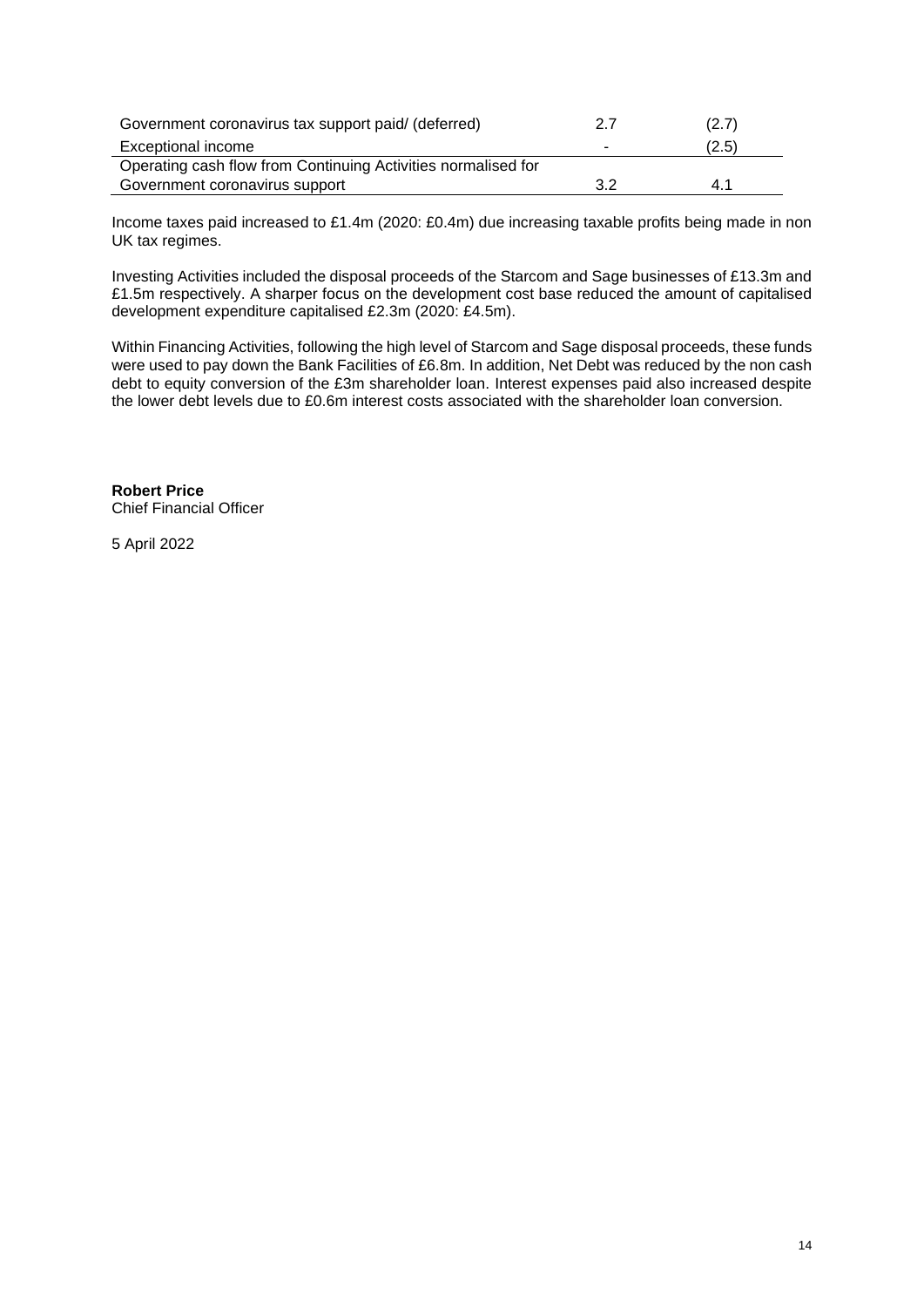# **Consolidated income statement for the year ended 30 November 2021**

|                                                               | <b>Notes</b>   | Year ended<br><b>30 November</b><br>2021<br>£'000 | Year ended<br><b>30 November</b><br>2020 (restated)<br>£'000 |
|---------------------------------------------------------------|----------------|---------------------------------------------------|--------------------------------------------------------------|
| Revenue                                                       | $\overline{2}$ | 45,267                                            | 43,762                                                       |
| Cost of sales                                                 |                | (18, 432)                                         | (16, 926)                                                    |
| Gross profit                                                  |                | 26,835                                            | 26,836                                                       |
| Administrative expenses                                       |                | (33, 106)                                         | (46, 435)                                                    |
| Impairment losses on financial assets                         |                | (118)                                             | (62)                                                         |
|                                                               |                |                                                   |                                                              |
| <b>Adjusted EBITDA</b>                                        |                | 4,357                                             | 4,034                                                        |
| Depreciation and amortisation                                 |                | (6,797)                                           | (4, 446)                                                     |
| Amortisation of acquired intangibles                          |                | (518)                                             | (1, 471)                                                     |
| <b>Exceptional Impairment</b>                                 | $\overline{7}$ | (1, 421)                                          | (16, 855)                                                    |
| Exceptional reorganisation costs                              |                | (1,570)                                           | (902)                                                        |
| Share-based payment charge                                    |                | (440)                                             | (20)                                                         |
| (Loss)/profit from operations                                 |                | (6, 389)                                          | (19,660)                                                     |
| Finance expense                                               |                | (1, 433)                                          | (1, 193)                                                     |
| Loss before taxation from continuing                          |                | (7, 822)                                          | (20, 853)                                                    |
| operations                                                    |                |                                                   |                                                              |
| Tax expense                                                   | 3              | (939)                                             | (22)                                                         |
| after<br>taxation<br>from<br>continuing<br>Loss<br>operations |                | (8,761)                                           | (20, 875)                                                    |
| after<br>discontinued<br>taxation<br>from<br>Loss             | 6              | 12,292                                            |                                                              |
| operations                                                    |                |                                                   | (255)                                                        |
| Profit / (loss) for the year                                  |                | 3,531                                             | (21, 130)                                                    |

^ The 2020 results have been restated to present Sage within the discontinued operations. See Note 6 for further details.

All the loss for the year is attributable to equity shareholders of the parent

| Gain / (Loss) per share                      |   | Year ended<br><b>30 November</b><br>2021 | Year ended<br><b>30 November</b><br>2020 (restated) |  |
|----------------------------------------------|---|------------------------------------------|-----------------------------------------------------|--|
| Basic and diluted                            | 9 | 8.0 <sub>D</sub>                         | (49.3)p                                             |  |
| Basic and diluted from Continuing operations | 9 | (19.9)p                                  | $(48.8)$ p                                          |  |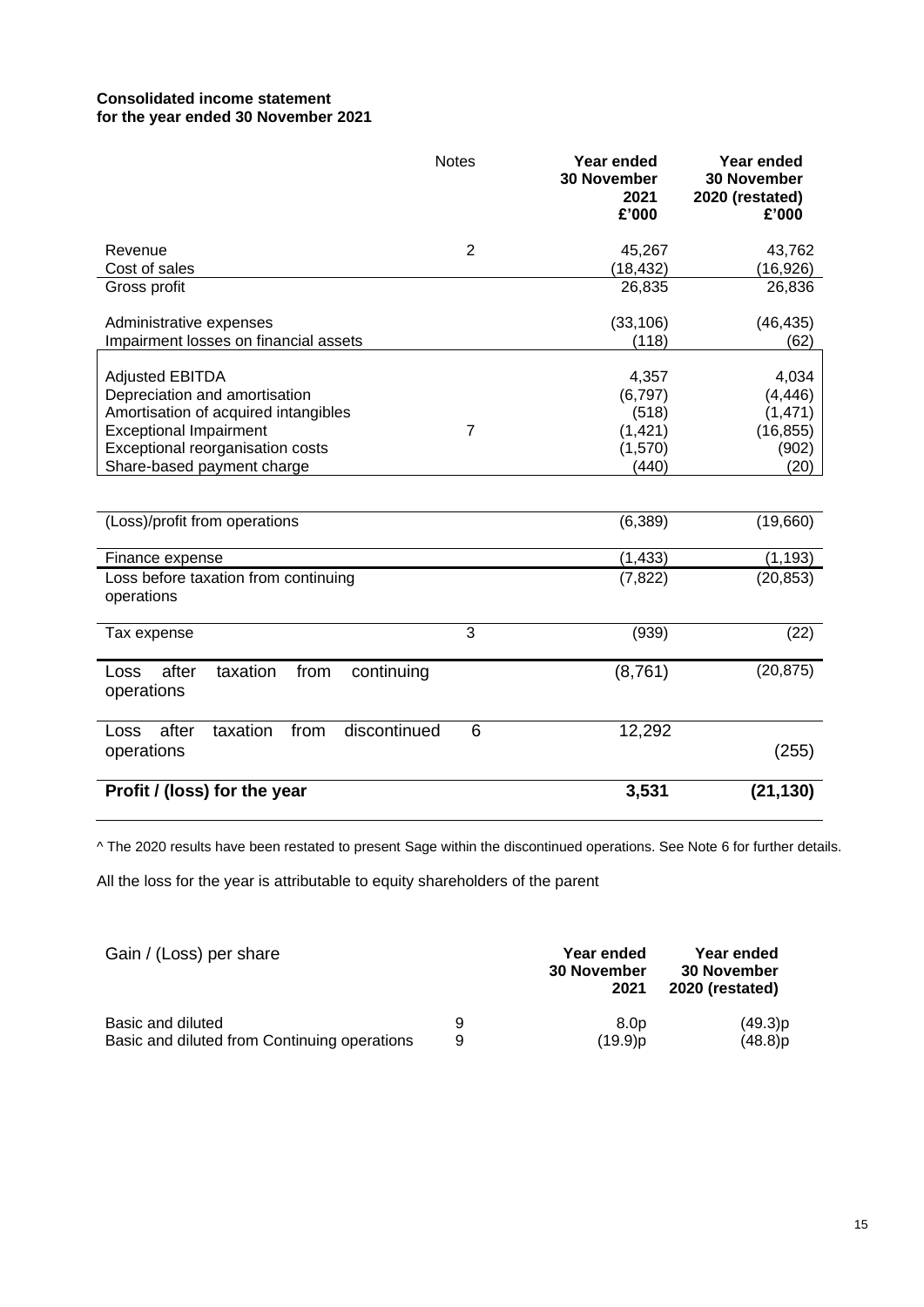|                                                   | Year ended<br><b>30 November</b> | Year ended<br><b>30 November</b> |
|---------------------------------------------------|----------------------------------|----------------------------------|
|                                                   | 2021                             | 2020 (restated))                 |
|                                                   | £'000                            | £'000                            |
| Profit / (loss) for the year                      | 3,531                            | (21,130)                         |
| Other comprehensive (loss) / income               |                                  |                                  |
| Exchange differences on translation of foreign    | (1,085)                          | 1,065                            |
| operations                                        |                                  |                                  |
| Other comprehensive (loss)                        | (1,085)                          | 1,065                            |
| Total comprehensive expense / (loss) for the year | 2,446                            | (20,065)                         |

All the total comprehensive expense is attributable to equity holders of the parent. All the other comprehensive income will be reclassified subsequently to profit or loss when specific conditions are met. None of the items within other comprehensive income/(loss) had a tax impact.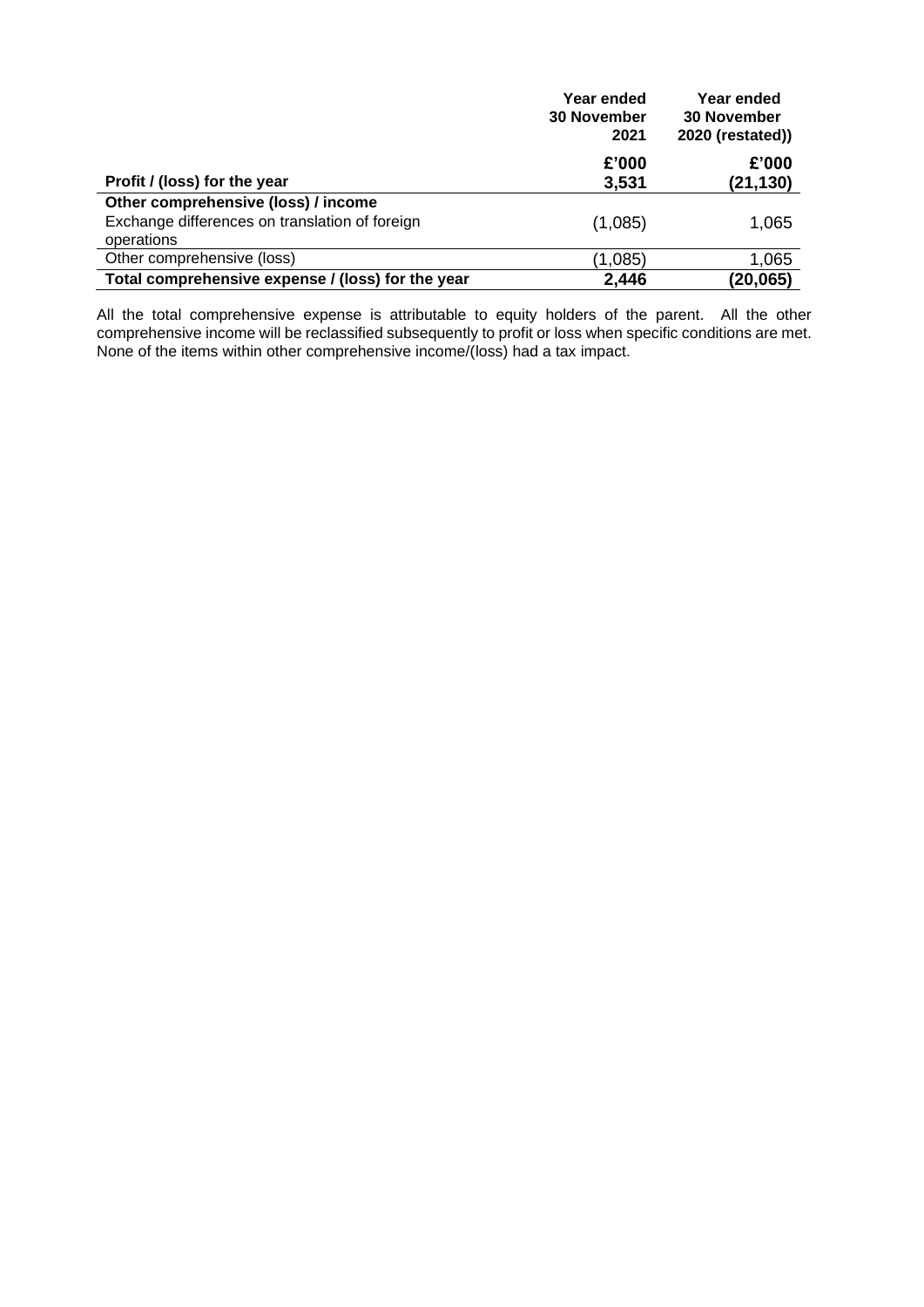# **Consolidated statement of financial position as at 30 November 2021**

|                                                                         | 2021<br>£'000 | 2020<br>£'000 |
|-------------------------------------------------------------------------|---------------|---------------|
| <b>ASSETS</b>                                                           |               |               |
| <b>Non-current assets</b>                                               |               |               |
| Property, plant, and equipment                                          | 1,551         | 1,866         |
| Right-of-use assets                                                     | 1,709         | 2,719         |
| Goodwill                                                                | 24,772        | 26,132        |
| Other intangible assets                                                 | 6,648         | 10,271        |
| Deferred tax assets                                                     | 1,010         | 935           |
| Total non-current assets                                                | 35,690        | 41,923        |
| <b>Current assets</b>                                                   |               |               |
| <b>Stock</b>                                                            | 467           | 452           |
| Trade and other receivables                                             | 10,605        | 10,616        |
| Cash and cash equivalents                                               | 9,146         | 9,306         |
| Assets in disposal groups classified as held for sale                   |               | 6,899         |
| <b>Total current assets</b>                                             | 20,218        | 27,273        |
| <b>Total assets</b>                                                     | 55,908        | 69,196        |
| <b>LIABILITIES</b>                                                      |               |               |
| Non-current liabilities                                                 |               |               |
| Lease Liabilities                                                       | 135           | 1,735         |
| Provisions                                                              | 1,129         | 416           |
| Deferred tax liabilities                                                | 1,288         | 889           |
| Total non-current liabilities                                           | b             | 3,040         |
| <b>Current liabilities</b>                                              |               |               |
| Trade and other payables                                                | 14,456        | 18,018        |
| <b>Current tax liabilities</b>                                          | 509           | 1,274         |
| Lease liabilities                                                       | 1,623         | 925           |
| <b>Borrowings</b>                                                       | 113           | 12,443        |
| Provisions                                                              | 854           | 9             |
| Liabilities directly associated with assets classified as held for sale |               | 3,572         |
| <b>Total current liabilities</b>                                        | 17,555        | 36,241        |
| <b>Total liabilities</b>                                                | 20,107        | 39,281        |
| <b>EQUITY</b>                                                           |               |               |
| <b>Share capital</b>                                                    | 11,183        | 10,737        |
| Share premium account                                                   | 31,451        | 28,897        |
| <b>Other reserves</b>                                                   | 11,151        | 11,151        |
| <b>Translation reserve</b>                                              | 1,538         | 2,623         |
| <b>Retained earnings</b>                                                | (19, 522)     | (23,493)      |
| Total equity attributable to equity holders of the parent               | 35,801        | 29,915        |
| <b>Total equity and liabilities</b>                                     | 55,908        | 69,196        |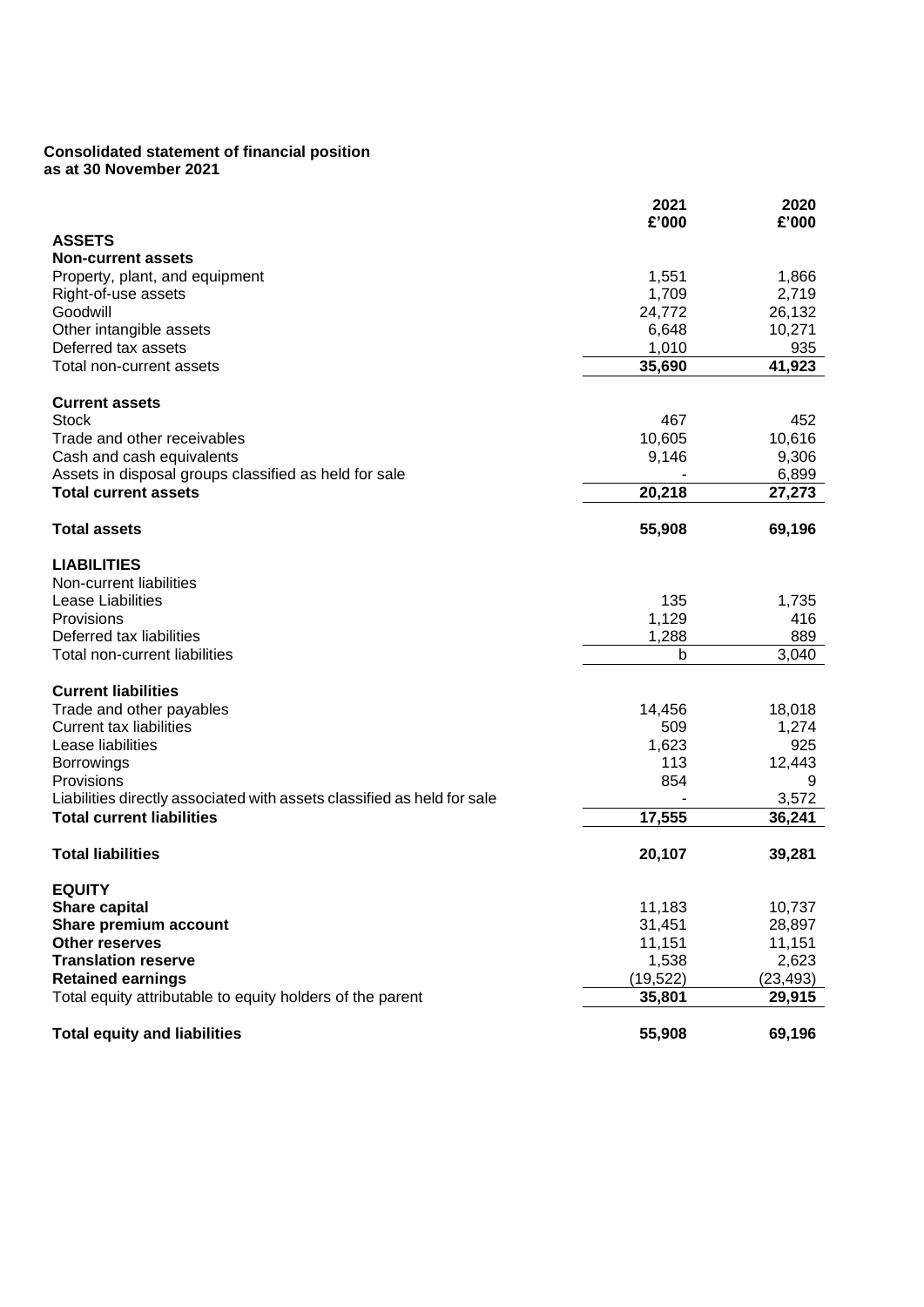# **Consolidated Cash Flow Statement for the year ended 30 November 2021**

|                                                                                  |              | Year ended     | Year ended   |
|----------------------------------------------------------------------------------|--------------|----------------|--------------|
|                                                                                  |              | 30-Nov 2021    | 30-Nov 2020  |
|                                                                                  | <b>Notes</b> | £'000          | £'000        |
| Cash flows from operating activities                                             |              |                |              |
| Profit/ (loss) for the period<br>Adjustments for:                                |              | 3,531          | (21, 130)    |
|                                                                                  |              |                | 1,137        |
| Finance expense<br>Tax expense / (credit)                                        |              | 1,448<br>829   |              |
| Depreciation of property, plant, and equipment                                   |              | 591            | (284)<br>730 |
|                                                                                  |              | 963            | 1,727        |
| Depreciation of right-of-use assets                                              |              |                |              |
| Amortisation of intangible assets and development expenditure                    |              | 5,639          | 4,247        |
| Impairment of intangible assets                                                  |              | 1,421          | 16,855       |
| Loss on sale of property, plant, and equipment                                   |              | 466            | 254          |
| Share-based payments credit                                                      |              | 440            | 20           |
| (Profit) / loss on disposal of discontinued operations<br>Increase in provisions |              | (11, 893)      | 957          |
|                                                                                  |              | 1,558<br>(242) | 71           |
| (increase) / decrease in trade and other receivables                             |              |                | 6,680        |
| Decrease in trade and other payables                                             |              | (3,896)        | (2,668)      |
| Cash generated from operations                                                   |              | 855            | 8,596        |
| Income taxes paid                                                                |              | (1, 362)       | (364)        |
| Net cash from operating activities                                               |              | (507)          | 8,232        |
| <b>Cash flows from investing activities</b>                                      |              |                |              |
| Development expenditure capitalised                                              |              | (3,024)        | (4, 516)     |
| Proceeds from disposal of operations net of cash balances in<br>disposal unit    | 6            | 14,763         |              |
| Purchase of property, plant, and equipment                                       |              | (623)          | (713)        |
| Net cash generated from / (used in) investing activities                         |              | 11,116         | (5,229)      |
| <b>Cash flows from financing activities</b>                                      |              |                |              |
| Proceeds from loans and borrowings                                               |              | 4,800          | 9,950        |
| Repayment of loans and borrowings                                                |              | (11, 571)      | (6, 468)     |
| Repayment of lease liabilities                                                   |              | (1, 187)       | (1, 841)     |
| Interest paid on lease liabilities                                               |              | (202)          | (308)        |
| Finance expense paid                                                             |              | (673)          | (590)        |
| Net cash from financing activities                                               |              | (8, 833)       | 743          |
| Net change in cash and cash equivalents                                          |              | 1,776          | 3,746        |
| Cash and cash equivalents at start of year                                       |              | 7,566          | 3,841        |
| Exchange losses on cash and cash equivalents                                     |              | (309)          | (21)         |
| Cash and cash equivalents at end of year                                         |              | 9,033          | 7,566        |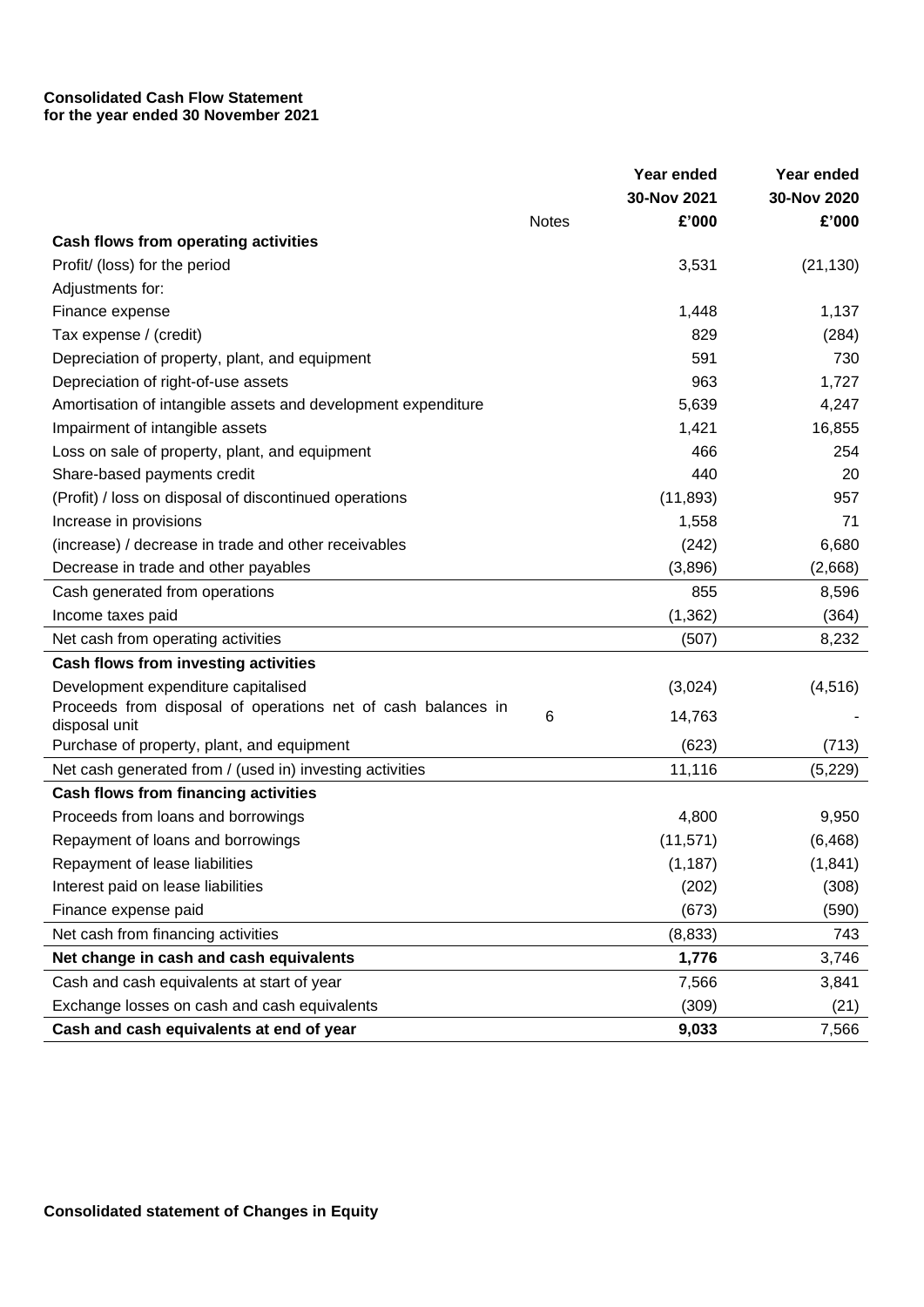# **for the year ended 30 November 2021**

|                                                      | <b>Share</b><br>capital | <b>Share</b><br>premium | Other<br>reserves | <b>Translation</b><br>reserve | <b>Retained</b><br>earnings | <b>Total</b><br>equity |
|------------------------------------------------------|-------------------------|-------------------------|-------------------|-------------------------------|-----------------------------|------------------------|
|                                                      | £'000                   | £'000                   | £'000             | £'000                         | £'000                       | £'000                  |
| At 30 November 2019                                  |                         |                         |                   |                               |                             |                        |
|                                                      | 10,737                  | 28,897                  | 10,448            | 1,558                         | (2, 383)                    | 49,257                 |
| Changes in equity for year<br>ended 30 November 2020 |                         |                         |                   |                               |                             |                        |
| Loss for the year                                    |                         |                         |                   |                               | (21, 130)                   | (21, 130)              |
| Other comprehensive income                           |                         |                         |                   |                               |                             |                        |
| for the year                                         |                         |                         |                   | 1,065                         |                             | 1,065                  |
| Total comprehensive                                  |                         |                         |                   |                               |                             |                        |
| income/(expense)                                     |                         |                         |                   | 1,065                         | (21, 130)                   | (20, 065)              |
| Share-based payment                                  |                         |                         |                   |                               | 20                          | 20                     |
| Issue of warrants                                    |                         |                         | 703               |                               |                             | 703                    |
| At 30 November 2020                                  | 10,737                  | 28,897                  | 11,151            | 2,623                         | (23, 493)                   | 29,915                 |
| Changes in equity for year<br>ended 30 November 2021 |                         |                         |                   |                               |                             |                        |
| Profit for the year                                  |                         |                         |                   |                               | 3,531                       | 3,531                  |
| Other comprehensive loss for                         |                         |                         |                   |                               |                             |                        |
| the year                                             |                         | ۰                       |                   | (1,085)                       |                             | (1,085)                |
| Total comprehensive                                  |                         |                         |                   |                               |                             |                        |
| income/(expense)                                     |                         | $\overline{a}$          |                   | (1,085)                       | 3,531                       | 2,446                  |
| Share-based payment                                  |                         |                         |                   |                               | 440                         | 440                    |
| Issue of shares                                      | 446                     | 2,554                   |                   |                               |                             | 3,000                  |
| At 30 November 2021                                  | 11,183                  | 31,451                  | 11,151            | 1,538                         | (19, 522)                   | 35,801                 |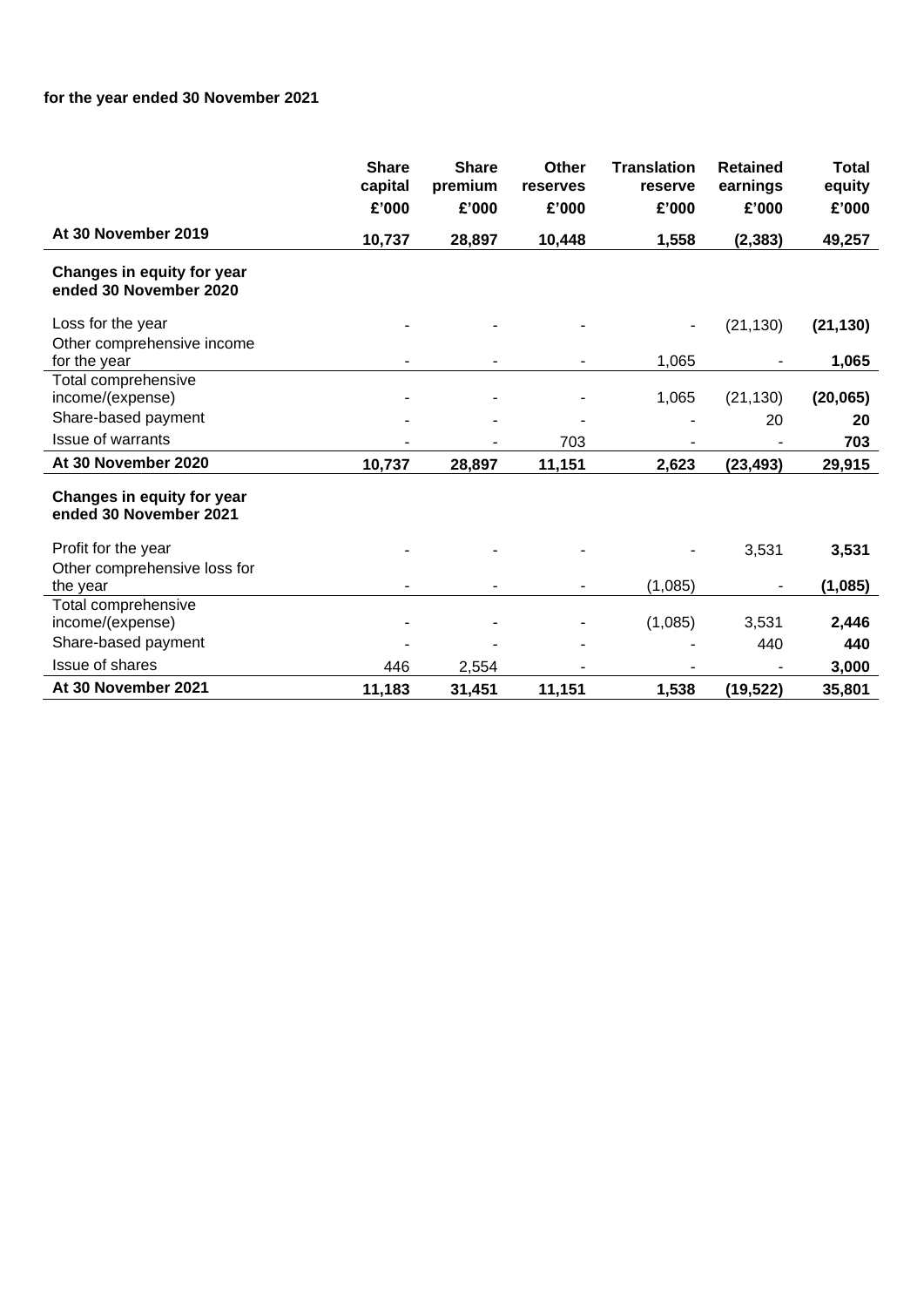# **1 Basis of preparation**

#### *Statement of compliance*

These group financial statements have been prepared in accordance with UK endorsed IFRS in conformity with the requirements of the Companies Act 2006 ("IFRS"). The company financial statements have been prepared in accordance with Financial Reporting Standard 101, Reduced Disclosure Framework ("FRS101").

The financial information has been prepared under the historical cost convention except for derivative financial instruments which are stated at their fair value.

Whilst the financial information included in this Preliminary Results Announcement has been prepared in accordance with the recognition and measurement criteria of IFRS, this announcement does not itself contain sufficient information to comply with IFRS.

The Group's statutory financial statements for the year ended 30 November 2021, from which the financial information presented in this announcement has been extracted, were prepared using the accounting policies disclosed in the principal accounting policies set out in the Group's Annual Report. These policies have been consistently applied to all years presented.

The preparation of financial statements in conformity with IFRS requires the use of estimates and assumptions that affect the reported amounts of assets and liabilities at the date of the financial statements and the reported amounts of revenues and expenses during the reporting period. Although these estimates are based on management's best knowledge of the amount, event or actions, actual results ultimately may differ from these estimates.

This statement of Final Results does not constitute the Company's statutory accounts for the years ended 30 November 2021 and 30 November 2020 within the meaning of Section 435 of the Companies Act 2006 but is derived from those statutory accounts.

The Group's statutory accounts for the year ended 30 November 2020 have been filed with the Registrar of Companies, and those for 2021 will be delivered following the Company's Annual General Meeting. The Auditor has reported on the statutory accounts for 2021 and 2020. Their report for 2021 was (i) unqualified, (ii) did not contain any material uncertainties and (iii) did not contain statements under Sections 498 (2) or 498 (3) of the Companies Act 2006 in relation to the financial statements.

# *Going Concern*

The Group closely reviews its funding position throughout the year, including monitoring compliance with covenants and available facilities to ensure it has sufficient headroom to fund operations. The Group has extended its current Banking Facilities arrangements with its long term Bank, Barclays, for a further year to 31 March 2023.

The capital structure of the Group has materially changed in the last year with the disposal of the Starcom and Sage businesses for a combined £16.2m and the conversion of a £3.0m shareholder loans to equity. The Group therefore ended the year ended 30 November 2021 with a Net Cash position of £9.0m compared to a Net Debt position of £1.9m the previous year end.

The Group has prepared cashflow forecast for a period of at least 12 months from the date of approval of the financial statements which show that the Group will have reasonably significant headroom and be in compliance with covenants. The forecast has undergone sensitivity analysis and stress testing and the Directors have concluded that there is no reasonably worst-case scenario that is likely which would mean the group would run out of cash or breach covenants.

The Directors therefore have a reasonable expectation that there are no material uncertainties that cast significant doubt about the Group's ability to continue in operation and meet its liabilities as they fall due for the foreseeable future, being a period of at least 12 months from the date of approval of the financial statements. For these reasons the financial statements have been prepared on a going concern basis.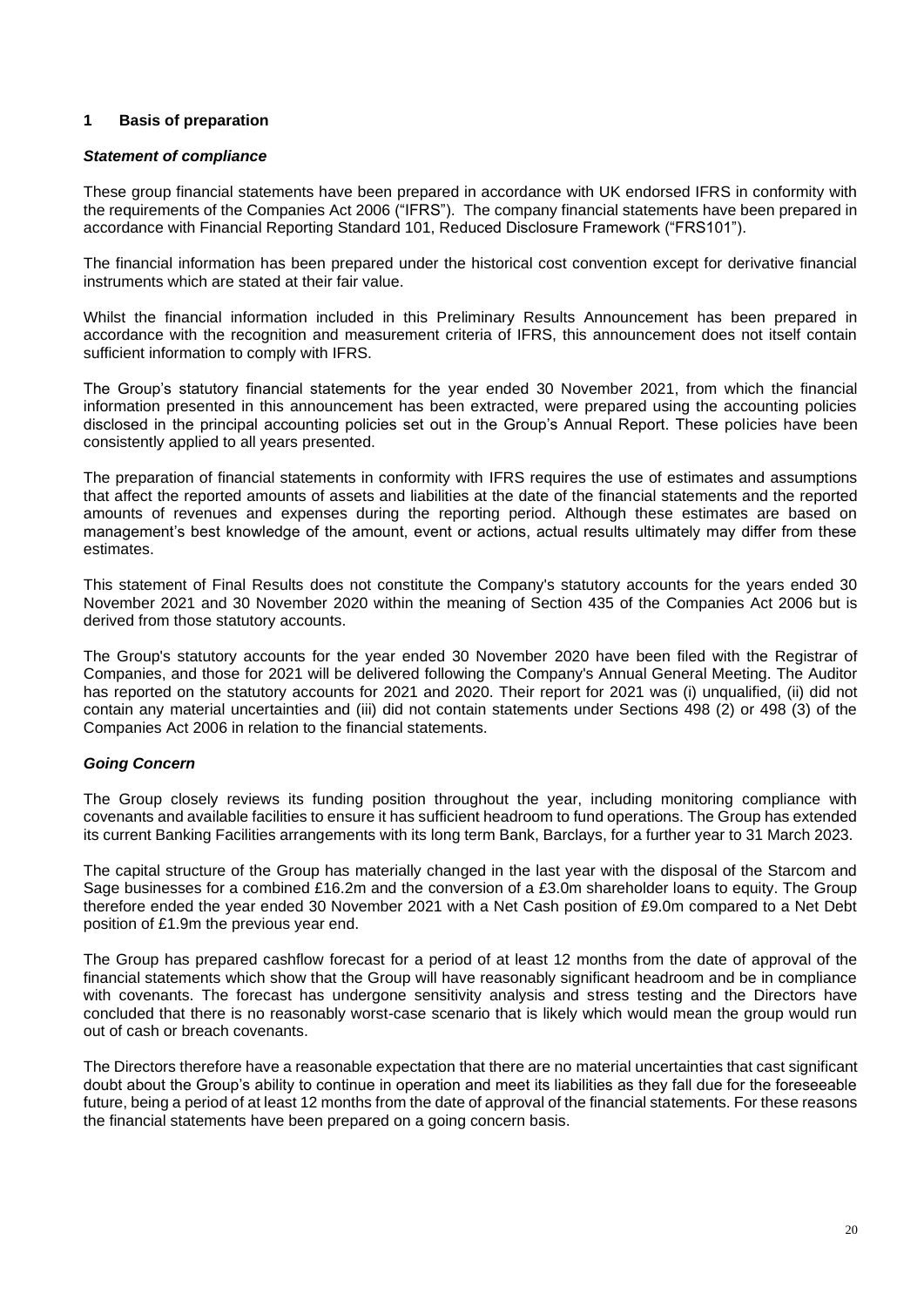# **Key Accounting policies for the group financial statements**

# *Goodwill*

Goodwill is initially recognised and measured as set out above.

Goodwill is not amortised but is reviewed for impairment at least annually. For impairment testing, goodwill is allocated to each of the Group's subsidiaries or cash-generating units (or groups of cash-generating units) expected to benefit from the synergies of the combination. Cash-generating units to which goodwill has been allocated are tested for impairment annually, or more frequently when there is an indication that the unit may be impaired. If the recoverable amount of the cash-generating unit is less than the carrying amount of the unit, the impairment loss is allocated first to reduce the carrying amount of any goodwill allocated to the unit and then to the other assets of the unit pro-rata based on the carrying amount of each asset in the unit. An impairment loss recognised for goodwill is not reversed in a subsequent period.

On disposal of a subsidiary or cash-generating unit, the attributable net book value of goodwill is included in the determination of the profit or loss on disposal.

# *Revenue recognition*

The Group contracts for products and services in a variety of contractual forms and deployment methods which impact IFRS 15 revenue recognition. These include:

- Reselling of 3rd party products for which following contracting the Group has no continuing performance obligations for software and the customer controls the software. These are usually perpetual licenses with customer on premise installations. Since the Group is reselling these all already functional products, services are unbundled. Customers can also choose to take maintenance and support for these products or indeed obtain services, support, and maintenance from different suppliers.
- K3 bolt on own software IP (Intellectual Property) that adds incremental vertical functionality and bolts onto Microsoft Dynamics products and that is either sold directly to customer or via a channel partner. K3 does not control the software after the contract and issue of access code, which is contemporaneous. There is an ongoing performance obligation to maintain the product to ensure the functionality continues to bolt onto Microsoft Dynamics products.
- K3 own products for which K3 controls and has ongoing performance obligations. These products are typically SaaS (Software as a Service) based subscription products which include a right to access as the customer continuously consumes functionality. The product offer is a typical bundle of software access, maintenance, and support. The contracts typically have a low level of services.

#### *Software license revenue:*

Software licenses for 3rd party products are recognised at a point in time, on contract and issue of the initial license key which is contemporaneous.

K3 bolt on own software IP is recognised at a point in time, on contract and issue of the license key which is contemporaneous.

K3 own products which is SaaS based is recognised over time and not in software but rather in maintenance and support for the purposes of revenue disaggregation disclosures. Revenue is recognised over time as K3 controls the product, the license is not distinct, and the customer continually receives benefits.

#### *Services revenues*

Services are linked to implementation and set up of K3 own and 3rd party products, rather than product functionality build. Services are contracted for on a time and materials basis, the customer takes ownership of the work delivered and revenue is recognised as it is performed.

#### *Hardware:*

Hardware is peripheral to a number of contract implementations; the revenue is recognised when the customer takes control of the asset on delivery.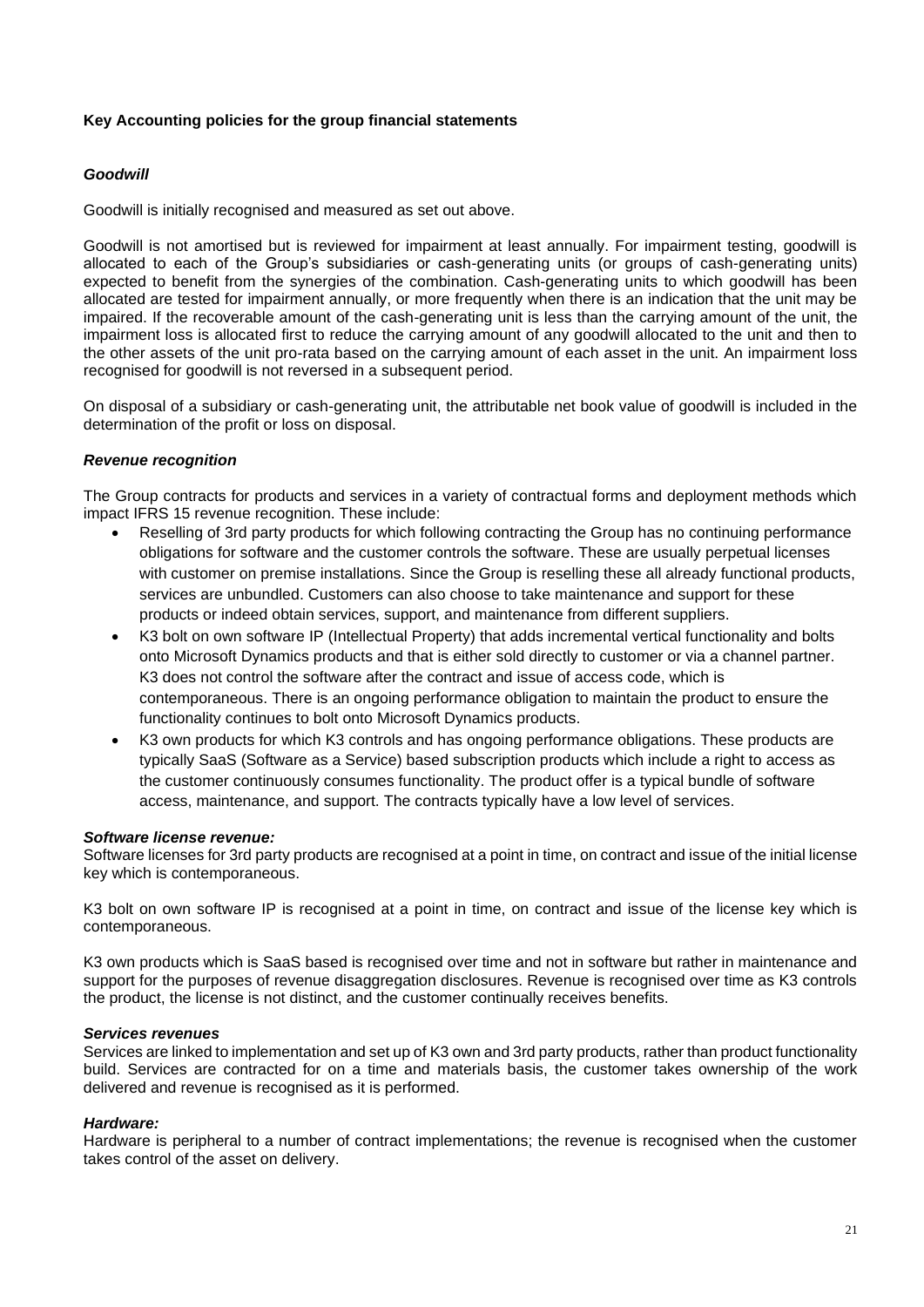#### *Maintenance and Support:*

Maintenance refers to the maintenance of the products and ensuring a right to upgrade whilst Support refers to ongoing customer support including for example help desk access.

3rd party products maintenance and support are provided by the product's author K3 has no performance obligation and this is sold through K3 for a margin. Revenue is recognised for the term of the contract at a point in time when the contract is signed. Support of 3rd party products is provided by K3 over time over the term of the contract.

K3 bolt on own software IP is typically re-sold via channel partners who provide support. K3 has an ongoing performance obligation for the maintenance of the product and recognises a portion of revenue associated with that over time.

K3 own SaaS / subscription products and usually hosted by K3 and typically a bundled offer of maintenance and support is provided to customers which are both performance obligations for K3 and revenue is recognised over time.

# *Allocation of transaction price:*

Transaction price is measured based on the consideration specified in a contract with a customer and, where applicable, the best estimate of any consideration related to modifications to the contract which has yet to be agreed. Any amounts expected to be paid to the customer, such as penalties for late delivery, are deducted from the consideration. Where a transaction price must be allocated between multiple performance obligations, this is generally achieved through allocating a proportion of total price against each using either standard list sales prices or an estimated cost methodology.

# *Critical accounting estimates and judgements*

In applying the Group's accounting policies above the directors are required to make judgements (other than those involving estimations) that have a significant impact on the amounts recognised and to make estimates and assumptions about the carrying amounts of assets and liabilities that are not readily apparent from other sources. The estimates and associated assumptions are based on historical experience and other factors that are considered to be relevant. Actual results may differ from these estimates.

The estimates and underlying assumptions are reviewed on an ongoing basis. Revisions to accounting estimates are recognised in the period in which the estimate is revised if the revision affects only that period, or in the period of the revision and future periods if the revision affects both current and future periods.

The directors are of the opinion that there are no significant judgements to be disclosed except those over going concern which are disclosed in detail in the basis of preparation accounting policy in note 1. The key sources of estimation that have a significant impact on the carrying value of assets and liabilities are discussed below:

#### *Impairment of goodwill and other intangibles*

Determining whether goodwill is impaired requires an estimation of the value in use of the cash generating units to which goodwill has been allocated. The value in use calculation requires an entity to estimate the future cash flows expected to arise from the cash generating unit. It also requires judgement as to a suitable discount rate in order to calculate present value, i.e., the directors' current best estimate of the weighted average cost of capital ("WACC"). Other intangibles are assessed annually for impairment as well as when triggers of impairment arise. An impairment review has been performed at the reporting date. More details including carrying values are included in note 7.

#### *Capitalised development expenditure and subsequent amortisation*

Where such expenditure meets the relevant criteria, the group is required to capitalise development expenditure. In order to assess whether the criteria are met the Board is required to make estimates in relation to likely income generation and financial and technical viability of the relevant development projects and the period over which the group is likely to benefit from such expenditure. Development projects are subject to an investment appraisal process with the product managers to assess the status of the development and the expected commercial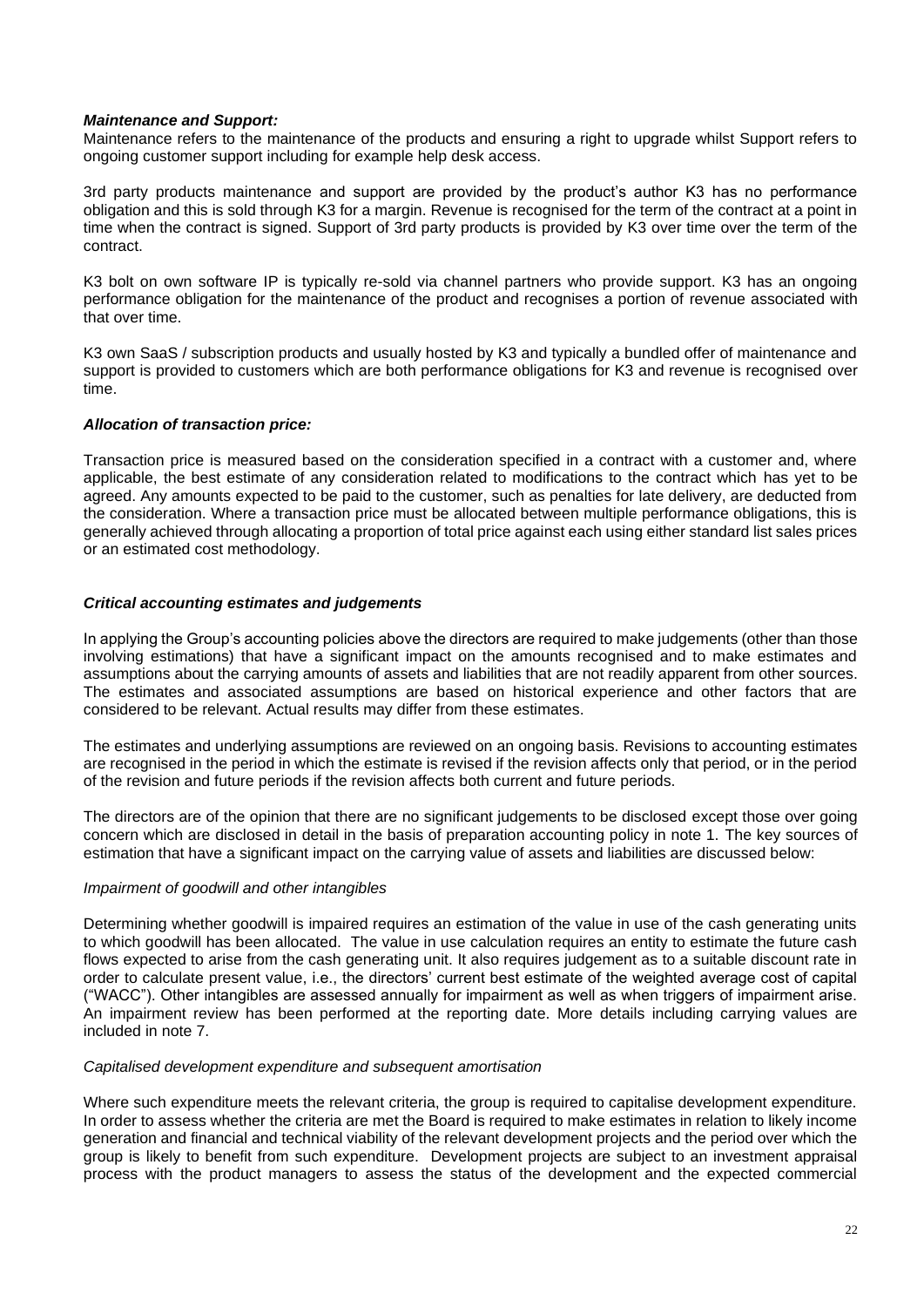opportunities. Development costs are assessed for impairment which requires an estimation of the future expected revenues to be generated from each product. This methodology, which is similar to that used to assess any impairment of goodwill, is discussed further in note 7. Expenditure is only capitalised when the investment appraisal process has assessed that the product is likely to benefit the Group in the future. More details including carrying values are included in note 7.

# *Calculation of loss allowance*

When measuring expected credit losses, the Group uses reasonable and supportable forward-looking information, which is based on assumptions for the future movement of different economic drivers and how these drivers will affect each other.

Loss given default is an estimate of the loss arising on default. It is based on the difference between the contractual cash flows due and those that the lender would expect to receive, taking into account cash flows from collateral and integral credit enhancements.

Probability of default constitutes a key input in measuring Expected Credit Losses (ECL). Probability of default is an estimate of the likelihood of default over a given time horizon, the calculation of which includes historical data, assumptions and expectations of future conditions.

If the rates on trade receivables between 61 and 90 days past due had been 50 per cent higher as of November 2021, the loss allowance on trade receivables would have been £16k (2020: £2k) higher. If the ECL rates on trade receivables between 31 and 60 days past due had been 50 per cent higher as of November 2021, the loss allowance on trade receivables would have been £4k (2020: £11k) higher.

# *Calculation of incremental borrowing rate and lease term in respect of IFRS 16*

Lease liabilities are measured at the present value of the contractual payments due to the lessor over the lease term, with the discount rate determined by reference to the rate inherent in the lease unless (as is typically the case) this is not readily determinable, in which case the group's incremental borrowing rate on commencement of the lease is used. The group's incremental borrowing rate is calculated by reference to borrowing rates applicable to the group's other borrowings/financial liabilities and then adjusted for the specifics of the lease and asset. For every 0.5% increase in the incremental borrowing rate the right of use asset and lease liability recognised would increase by approximately £300,000, conversely an equivalent reduction in the incremental borrowing rate would decrease the right of use asset and liability by approximately £300,000.

Lease term is ordinarily calculated by reference to the contractual terms of the group's leases. Management may change their estimates in respect of the term of any lease if the probability of an extension or termination option, within the lease contract, being exercised changes. As a result of any change in estimate of the lease term the group adjusts the carrying amount of the lease liability to reflect the payments to make over the revised term, which are discounted using a revised discount rate. An equivalent adjustment is made to the carrying value of the rightof-use asset, with the revised carrying amount being amortised over the remaining (revised) lease term. If the carrying amount of the right-of-use asset is adjusted to zero, any further reduction is recognised in profit or loss.

# *Prior period restatements*

On 20 September 2021, the Group announced the trade and asset sale of its Sage business CGU to Pinnacle Computing (Support) Limited. On 26 February 2021, the Group announced that it had completed a share sale of Starcom Technologies Limited. Starcom Technologies Limited had been classified as a disposal group held for sale at 30 November 2020 and presented as a discontinued operation. The 2020 comparatives have therefore been restated to present Sage as part of the discontinued operations in order to provide comparability.

One further presentational adjustment was made in the statement of financial position, to the 2020 comparatives, to reflect a correction to the IFRS15 treatment of certain Trade Receivable / Contract Liability (Deferred Income) balances. The impact of this was to remove £1.1m of Trade Receivables and Contract Liability balances as these balances related to invoices raised in advance for work performed after 30 November 2020. There was no impact on Profit/Loss, Net Assets or Cashflows.

# **2 Segment information**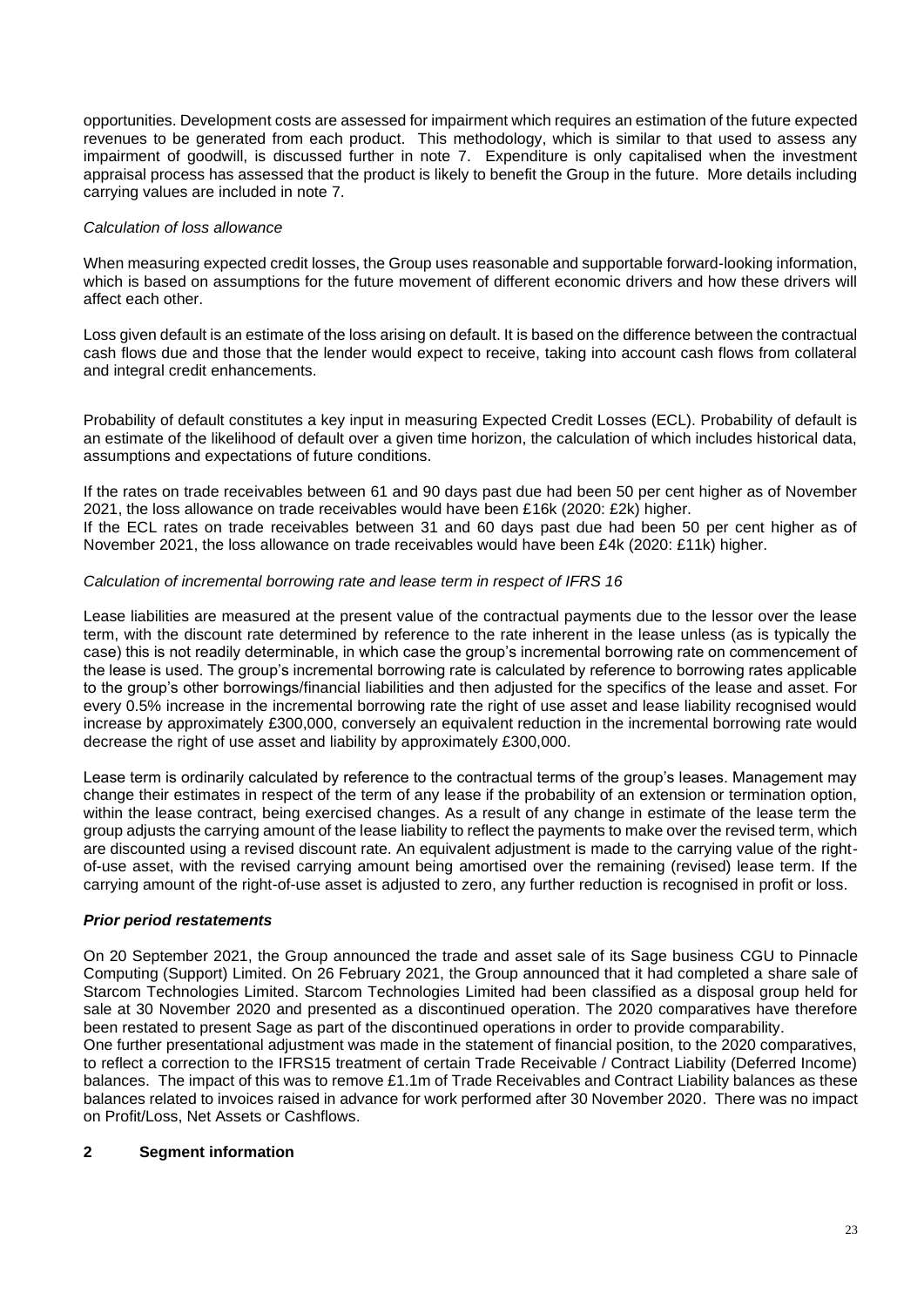We have restated the 2020 segment information to remove the discontinued activities of Sage, to be presented as discontinued alongside those of UK Dynamics and Starcom which were shown as discontinued in 2020. The group operates a streamlined organisation with management resource and central services focused on working across the group in a more unified manner to increase the strategic focus on the level of our own product sales. Reporting is based on product split between K3 own products and Third-party reseller activities across revenue and gross margin. This has changed from the prior year reported disclosures which was based on three segments of K3 own IP, Global Accounts and Third Party products. We have now merged Global Accounts and Third Party Products into Third Party Solutions. Overheads and administrative expenses are included as a central cost given resource works across these three segments. The activities and products and services of the operating segments are detailed in the Strategic Report on pages 9 to 12.

Transactions between operating segments are on an arms-length basis.The CODM (Chief Operating Decision Maker, the Board) primarily assesses the performance of the operating segments based on product revenue, gross margin and group adjusted EBITDA\*1. The segment results for the year ended 30 November 2021 and for the year ended 30 November 2020, reconciled to loss for the year.

#### **Year ended 30 November 2021**

|                                                           | K <sub>3</sub><br><b>Products</b> | <b>Third-party</b><br><b>Solutions</b> | <b>Central</b><br><b>Costs</b> | <b>Total</b>       |
|-----------------------------------------------------------|-----------------------------------|----------------------------------------|--------------------------------|--------------------|
|                                                           | £'000                             | £'000                                  | £'000                          | £'000              |
| Total segment revenue                                     | 21,216<br>(4, 887)                | 31,401<br>(2, 463)                     |                                | 52,617<br>(7, 350) |
| Less: Inter-segment revenue                               |                                   |                                        |                                |                    |
| Software licence revenue                                  | 3,678                             | 2,963                                  | ۰                              | 6,642              |
| Services revenue                                          | 1,310                             | 16,014                                 |                                | 17,325             |
| Maintenance & support                                     | 10,000                            | 9,868                                  |                                | 19,867             |
| Hardware and other revenue                                | 1,341                             | 93                                     |                                | 1,433              |
| <b>External revenue</b>                                   | 16,329                            | 28,938                                 |                                | 45,267             |
| Cost of sales                                             | (4,091)                           | (14, 341)                              |                                | (18, 432)          |
| <b>Gross profit</b>                                       | 12,238                            | 14,597                                 |                                | 26,835             |
| Gross margin                                              | 74.9%                             | 50.4%                                  |                                | 59.3%              |
| Underlying administrative expenses <sup>*7</sup>          | (9,922)                           | (6,629)                                | (5,927)                        | (22, 478)          |
| Adjusted EBITDA <sup>*1</sup> from continuing operations  | 2,316                             | 7,968                                  | (5, 927)                       | 4,357              |
| Depreciation and amortisation                             |                                   |                                        | (6, 797)                       | (6, 797)           |
| Amortisation of acquired intangibles                      |                                   |                                        | (518)                          | (518)              |
| <b>Exceptional impairment</b>                             |                                   |                                        | (1, 421)                       | (1, 421)           |
| Exceptional reorganisation costs                          |                                   |                                        | (1,605)                        | (1,605)            |
| Acquisition gains                                         |                                   |                                        | 35                             | 35                 |
| Share-based payment charge                                |                                   |                                        | (440)                          | (440)              |
| Profit / (Loss) from operations                           | 2,316                             | 7,968                                  | (16, 673)                      | (6, 389)           |
| Finance expense                                           |                                   |                                        | (1, 433)                       | (1, 433)           |
| Profit / (Loss) before tax and discontinued<br>operations | 2,316                             | 7,968                                  | (18, 106)                      | (7, 822)           |
| Tax expense                                               |                                   |                                        | (939)                          | (939)              |
| 11<br>Profit from discontinued operations                 |                                   |                                        | 12,292                         | 12,292             |
| Profit / (Loss) for the year                              | 2,316                             | 7,968                                  | (6, 753)                       | 3,531              |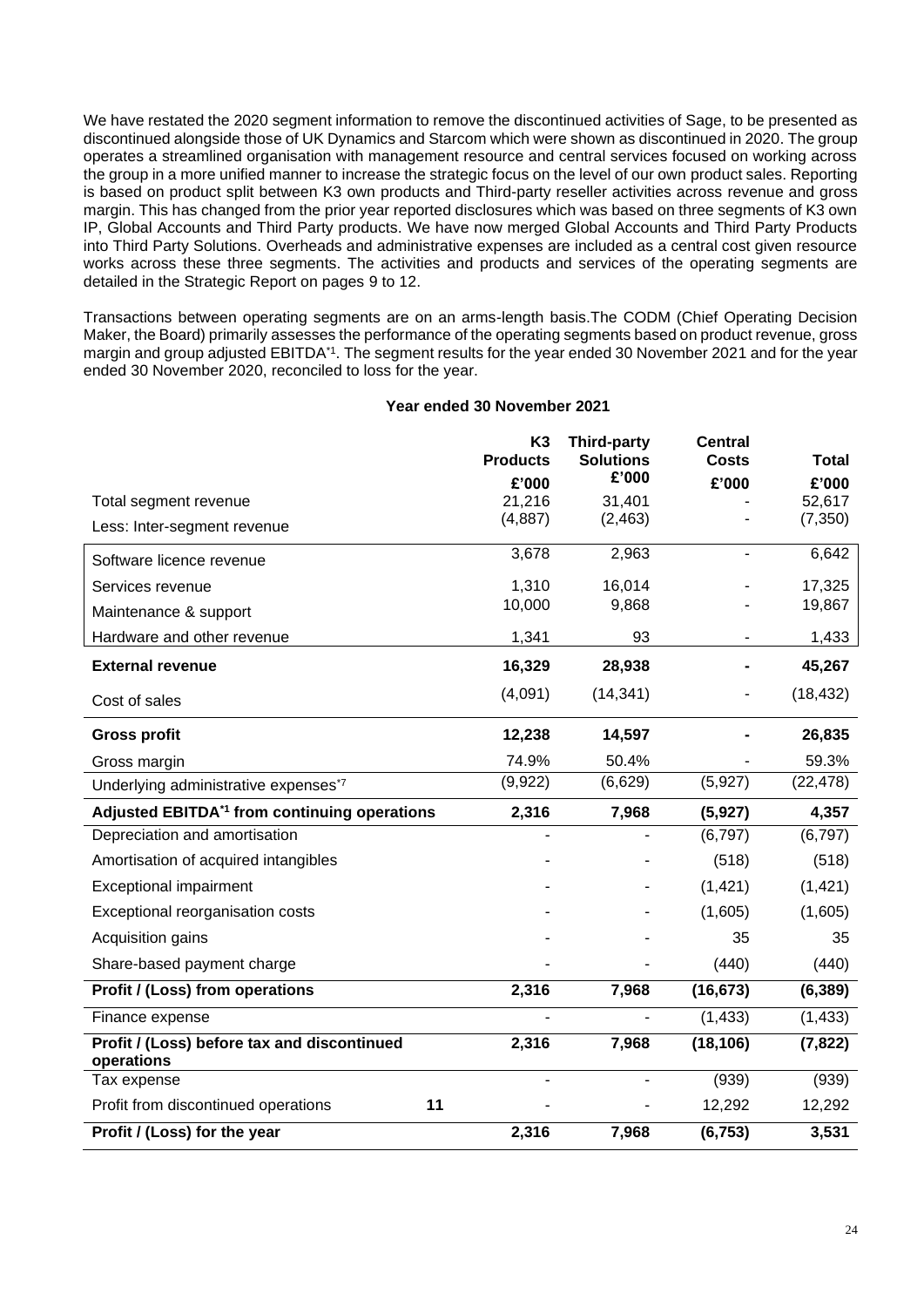# **Year ended 30 November 2020** *(restated^)*

|                                                           | K <sub>3</sub><br><b>Products</b> | <b>Third-party</b><br><b>Solutions</b> | <b>Central</b><br><b>Costs</b> | <b>Total</b> |
|-----------------------------------------------------------|-----------------------------------|----------------------------------------|--------------------------------|--------------|
|                                                           | £'000                             | £'000                                  | £'000                          | £'000        |
| Total segment revenue                                     | 20,001                            | 30,984                                 |                                | 50,985       |
| Less: Inter-segment revenue                               | (4, 143)                          | (3,080)                                |                                | (7, 224)     |
| Software licence revenue                                  | 3,303                             | 1,896                                  |                                | 5,200        |
| Services revenue                                          | 1,184                             | 15,535                                 |                                | 16,719       |
| Maintenance & support                                     | 10,031                            | 10,301                                 |                                | 20,331       |
| Hardware and other revenue                                | 1,340                             | 172                                    |                                | 1,512        |
| <b>External revenue</b>                                   | 15,858                            | 27,904                                 |                                | 43,762       |
| Cost of sales                                             | (3,282)                           | (13, 644)                              |                                | (16, 926)    |
| <b>Gross profit</b>                                       | 12,576                            | 14,260                                 |                                | 26,836       |
| Gross margin                                              | 79.3%                             | 51.1%                                  |                                | 61.3%        |
| Underlying administrative expenses*7                      | (9, 972)                          | (6,741)                                | (6,089)                        | (22, 802)    |
| Adjusted EBITDA <sup>*1</sup> from continuing operations  | 2,604                             | 7,519                                  | (6,089)                        | 4,034        |
| Depreciation and amortisation                             |                                   |                                        | (4, 446)                       | (4, 446)     |
| Amortisation of acquired intangibles                      |                                   |                                        | (1, 471)                       | (1, 471)     |
| <b>Exceptional impairment</b>                             |                                   |                                        | (16, 855)                      | (16, 855)    |
| Exceptional reorganisation costs                          |                                   |                                        | (902)                          | (902)        |
| Share based payment charge / (credit)                     |                                   |                                        | (20)                           | (20)         |
| Profit / (Loss) from operations                           | 2,604                             | 7,519                                  | (29, 783)                      | (19,660)     |
| Finance expense                                           |                                   |                                        | (1, 193)                       | (1, 193)     |
| Profit / (Loss) before tax and discontinued<br>operations | 2,604                             | 7,519                                  | (30, 976)                      | (20, 853)    |
| Tax expense                                               |                                   |                                        | (22)                           | (22)         |
| Loss from discontinued operations                         |                                   |                                        | (255)                          | (255)        |
| Profit / (Loss) for the year                              | 2,604                             | 7,519                                  | (31, 253)                      | (21, 130)    |

^ The 2020 segmentation has been restated to present Sage as discontinued operations alongside those of, UK Dynamics and Starcom which were shown as discontinued operations in 2020 (see Note 11 for further details) and to present the results based on the product segments of K3 Products and Third-party reseller products.

Segment assets and segment liabilities are reviewed by the CODM in a consolidated statement of financial position. Accordingly, this information is replicated in the group consolidated statement of financial position on page 42. As no measure of assets or liabilities for individual segments is reviewed regularly by the CODM, no disclosure of total assets or liabilities has been made, in accordance with the amendment to paragraph 23 of IFRS 8.

The accounting policies of the operating segments are the same as those described in the summary of significant accounting policies. Transactions between segments are accounted for at cost.

The Group has one customer relationship which accounts for 43% (2020: 41%) of external Group revenue.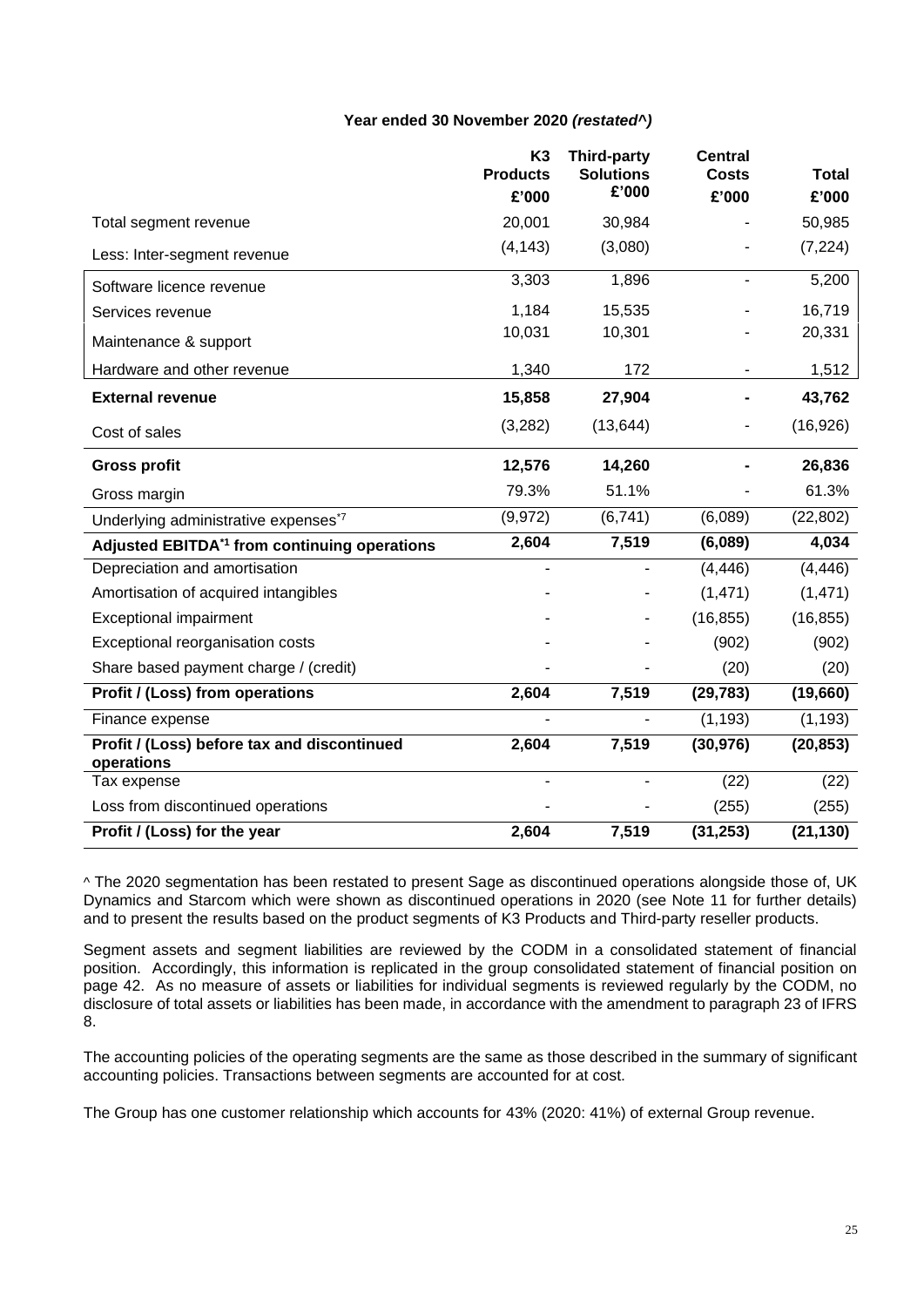Analysis of the group's external revenues (by customer geography) and non-current assets by geographical location are detailed below:

| <b>External Revenue by end customer geography</b> |                         |                    |                    |            |  |
|---------------------------------------------------|-------------------------|--------------------|--------------------|------------|--|
|                                                   | <b>External revenue</b> |                    | Non-current assets |            |  |
|                                                   | Year ended              | Year ended         |                    |            |  |
|                                                   | <b>30 November</b>      | <b>30 November</b> |                    | 2020       |  |
|                                                   | 2021                    | 2020               | 2021               | (restated) |  |
|                                                   | £000                    | £000               | £000               | £000       |  |
| United Kingdom                                    | 15,648                  | 14,347             | 30,606             | 31,142     |  |
| <b>Netherlands</b>                                | 7,978                   | 9.170              | 180                | 420        |  |
| Ireland                                           | 1,157                   | 1,250              | 5,941              | 10,861     |  |
| <b>Rest of Europe</b>                             | 7,575                   | 9,676              | (1,570)            | (318)      |  |
| Middle East                                       | 1,887                   | 1,641              |                    |            |  |
| Asia                                              | 7,494                   | 4,503              | 304                | 274        |  |
| <b>USA</b>                                        | 506                     | 1,005              | 19                 | 19         |  |
| <b>Rest of World</b>                              | 3,020                   | 2,171              |                    |            |  |
|                                                   | 45,267                  | 43,762             | 35,480             | 43,399     |  |
| % of non-UK revenue                               | 65%                     | 67%                |                    |            |  |

**External revenue by Business Unit Geography**

# **2021**

# **External Revenue by Market**

|                            | UK     | <b>Non-UK</b> | Total  |
|----------------------------|--------|---------------|--------|
|                            | £'000  | £'000         | £'000  |
| Software Licence Revenue   | 1,734  | 4,908         | 6,642  |
| Services Revenue           | 2,648  | 14.676        | 17,324 |
| Maintenance & Support      | 10.664 | 9.204         | 19,867 |
| Hardware and other Revenue | 628    | 806           | 1,433  |
| Total                      | 15,674 | 29,593        | 45,267 |

# **External revenue by business unit geography**

| Externar revenue by buonnego unit geography<br>2021 | <b>Software</b><br>Licencing<br>£'000 | <b>Services</b><br>Revenue<br>£'000 | Maintenance &<br>support<br><b>Revenue</b><br>£'000 | Hardware &<br><b>Other Revenue</b><br>£'000 | <b>Total</b><br>£'000 |
|-----------------------------------------------------|---------------------------------------|-------------------------------------|-----------------------------------------------------|---------------------------------------------|-----------------------|
| United Kingdom                                      | 1,596                                 | 2,783                               | 10,623                                              | 627                                         | 15,629                |
| Netherlands                                         | 4,389                                 | 14,149                              | 6,069                                               | 57                                          | 24,664                |
| Ireland                                             | 107                                   | 176                                 | 569                                                 | 50                                          | 902                   |
| Rest of Europe                                      | 550                                   | 216                                 | 2,607                                               | 700                                         | 4,072                 |
| <b>Total</b>                                        | 6,642                                 | 17,324                              | 19,867                                              | 1,433                                       | 45,267                |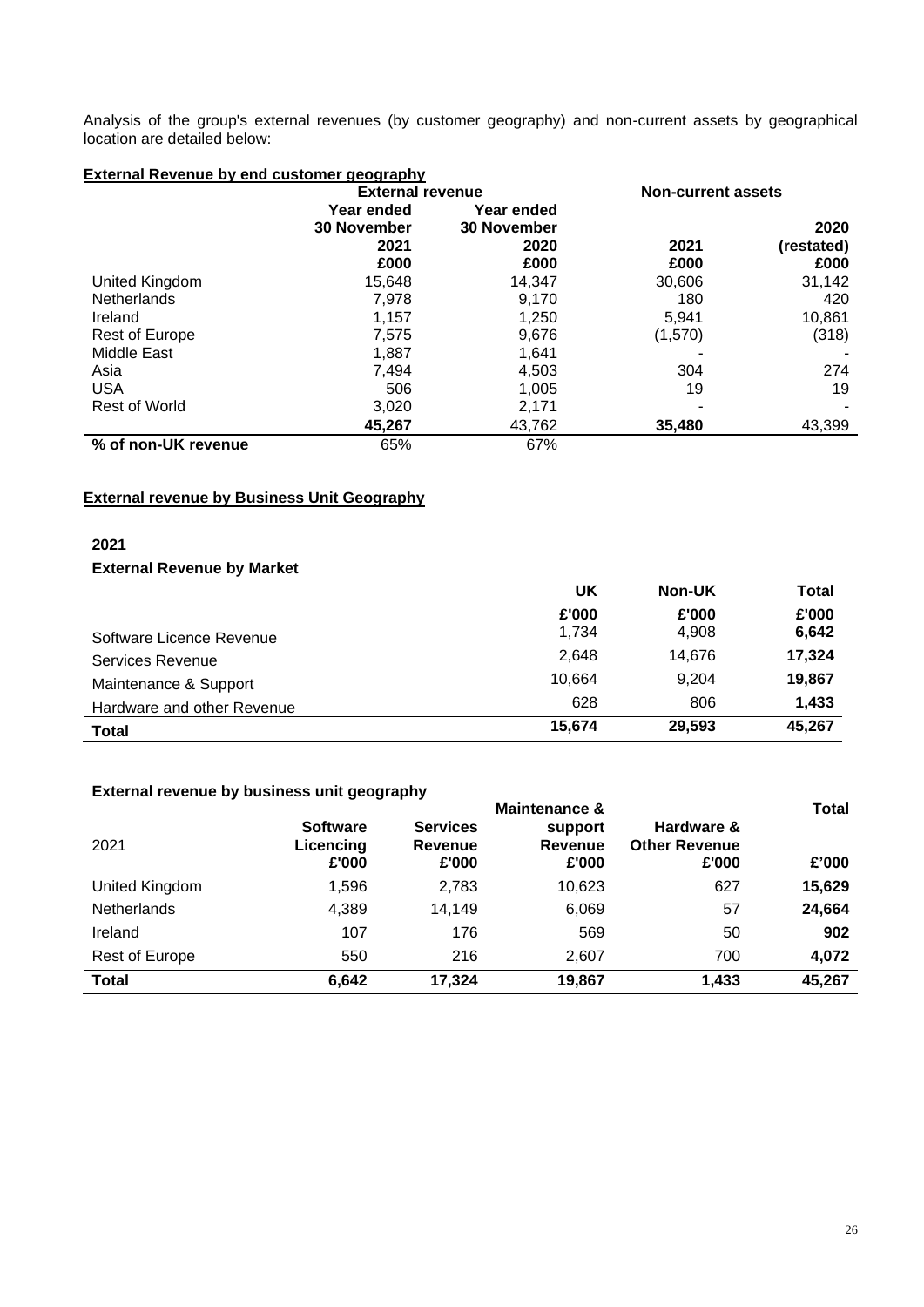# **External Revenue by revenue recognition category**

| External Revenue by Tevenue Tecognition Category<br>2021 | <b>Software</b><br>Licencing<br>£'000 | <b>Services</b><br>Revenue<br>£'000 | <b>Maintenance</b><br>& support<br>Revenue<br>£'000 | Hardware &<br>Other<br>Revenue<br>£'000 | Total<br>£'000 |
|----------------------------------------------------------|---------------------------------------|-------------------------------------|-----------------------------------------------------|-----------------------------------------|----------------|
| Goods Transferred at<br>a point in time                  | 6,642                                 | ۰                                   |                                                     | 1,432                                   | 8,074          |
| Services transferred<br>at a point in time               | ۰                                     | 17,324                              | 9.880                                               | 2                                       | 27,206         |
| Services transferred<br>over time                        | ٠                                     |                                     | 9,987                                               |                                         | 9,987          |
| <b>Total</b>                                             | 6,642                                 | 17,324                              | 19,867                                              | 1,433                                   | 45,267         |

**Revenue to be recognised in the future, related to agreed performance obligations that are unsatisfied or partially satisfied as at 30 November 2021, was as follows** 

|                            | 2022  | 2023  | Later | Total |
|----------------------------|-------|-------|-------|-------|
|                            | £'000 | £'000 | £'000 | £'000 |
| Software Licence Revenue   | 328   | ۰     |       | 328   |
| <b>Services Revenue</b>    | 93    | ٠     |       | 93    |
| Maintenance & Support      | 4,073 | ۰     | -     | 4,073 |
| Hardware and other Revenue | 4     | ۰     | -     |       |
| <b>Total</b>               | 4,499 | --    |       | 4.499 |

#### **2020**

#### **External Revenue by Market**

|                            | UK     | <b>Non-UK</b> | Total  |
|----------------------------|--------|---------------|--------|
|                            | £'000  | £'000         | £'000  |
| Software Licence Revenue   | 1,833  | 3,367         | 5,200  |
| Services Revenue           | 2.044  | 14,675        | 16,719 |
| Maintenance & Support      | 9.913  | 10,418        | 20,331 |
| Revenue                    | 370    | 1,142         | 1,512  |
| Hardware and other Revenue |        |               |        |
| Total                      | 14,160 | 29,602        | 43,762 |

# **External Revenue by business unit geography**

|                | <b>Software</b> | <b>Services</b> | <b>Maintenance &amp;</b><br>support | Hardware &           |              |
|----------------|-----------------|-----------------|-------------------------------------|----------------------|--------------|
|                | Licencing       | Revenue         | <b>Revenue</b>                      | <b>Other Revenue</b> | <b>Total</b> |
|                | £'000           | £'000           | £'000                               | £'000                | £'000        |
| United Kingdom | 2,089           | 2,168           | 10,562                              | 417                  | 15,238       |
| Netherlands    | 2,781           | 14,248          | 6,480                               | 112                  | 23,621       |
| Ireland        | 55              | 141             | 260                                 | 71                   | 528          |
| Rest of Europe | 274             | 161             | 3.029                               | 912                  | 4,376        |
| Total          | 5,200           | 16,719          | 20,331                              | 1,512                | 43,762       |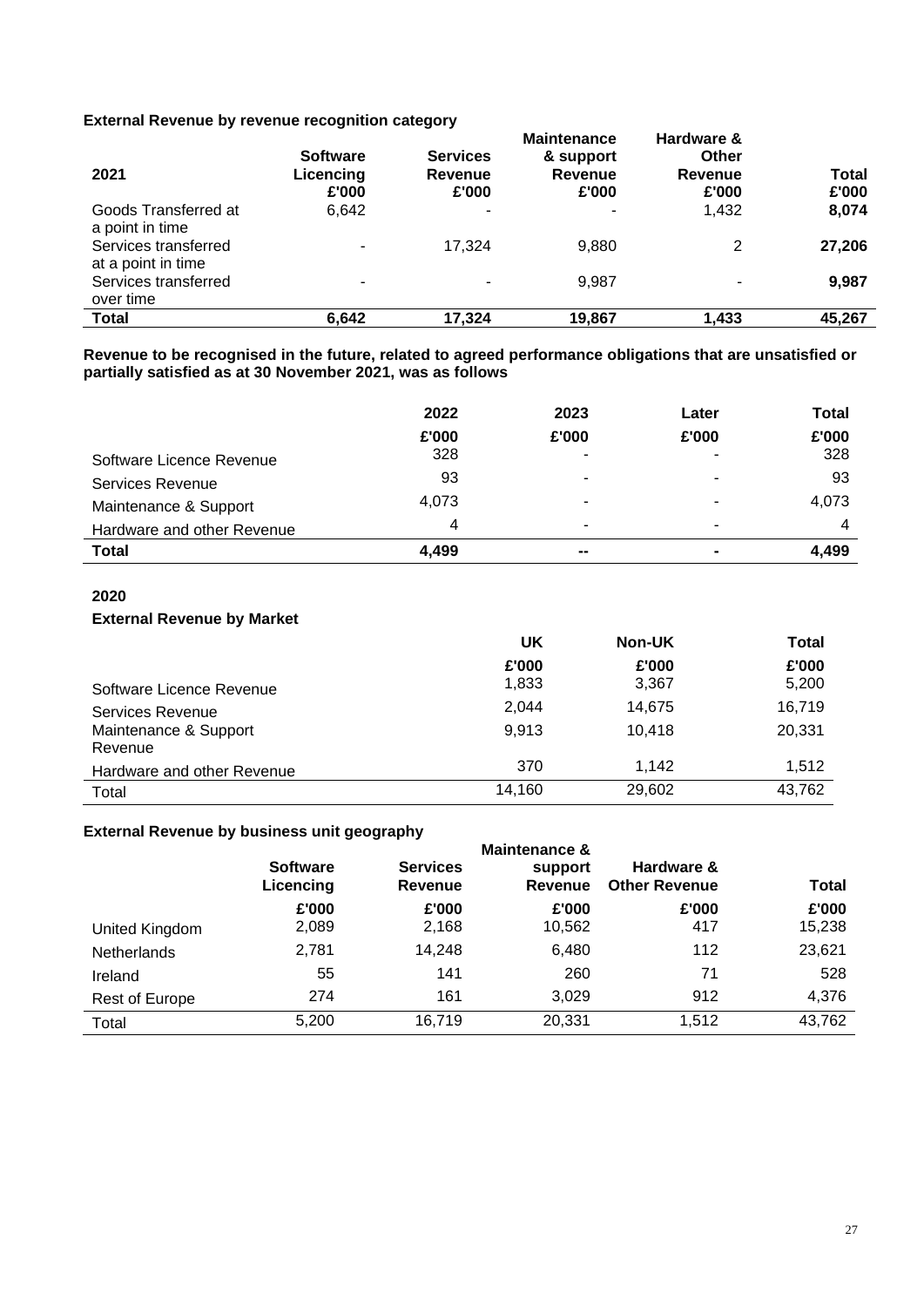# **External Revenue by revenue recognition category**

| EXIGHTION INGRESSION OF TURBITION TUDOGITILION UOIDUGUI F |                                       |                                     |                                                            |                                                |                |
|-----------------------------------------------------------|---------------------------------------|-------------------------------------|------------------------------------------------------------|------------------------------------------------|----------------|
|                                                           | <b>Software</b><br>Licencing<br>£'000 | <b>Services</b><br>Revenue<br>£'000 | <b>Maintenance</b><br>& support<br><b>Revenue</b><br>£'000 | Hardware &<br>Other<br><b>Revenue</b><br>£'000 | Total<br>£'000 |
| Goods Transferred at<br>a point in time                   | 5,200                                 | ٠                                   | ۰                                                          | 1,512                                          | 6,712          |
| Services transferred<br>at a point in time                | ٠                                     | 16.558                              | 5,718                                                      |                                                | 22,276         |
| Services transferred<br>over time                         | ٠                                     | 161                                 | 14,613                                                     |                                                | 14,774         |
| Total                                                     | 5,200                                 | 16,719                              | 20,331                                                     | 1,512                                          | 43,762         |

**Revenue to be recognised in the future, related to agreed performance obligations that are unsatisfied or partially satisfied as at 30 November 2020, was as follows:**

|                            | 2021  | 2022  | Later | <b>Total</b> |
|----------------------------|-------|-------|-------|--------------|
|                            | £'000 | £'000 | £'000 | £'000        |
| Software Licence Revenue   | 226   | 226   | 324   | 776          |
| Services Revenue           | 321   |       | -     | 321          |
| Maintenance & Support      | 5,066 | ۰     | ٠     | 5,066        |
| Hardware and other Revenue | 333   | ۰     | ٠     | 333          |
| Total                      | 5.946 | 226   | 324   | 6,496        |

#### **Revenue recognised and included within contract assets can be reconciled as follows:**

|                                                                                               | 2021<br>£'000 |
|-----------------------------------------------------------------------------------------------|---------------|
| At 1 December 2020                                                                            | 3,220         |
| Transfers in the period from contract assets to trade receivables                             | (3,220)       |
| Excess of revenue recognised over cash (or rights to cash) being recognised during the period | 3,077         |
| At 30 November 2021                                                                           | 3.077         |

# **Revenue recognised and included within contract liabilities can be reconciled as follows:**

|                                                                                           | 2021<br>£'000 |
|-------------------------------------------------------------------------------------------|---------------|
| At 1 December 2020 restated                                                               | 5,369         |
| Amounts included in contract liabilities that was recognised as revenue during the period | (5,369)       |
| Cash received in advance of performance and not recognised as revenue during the period   | 3,364         |
| At 30 November 2021                                                                       | 3.364         |

# **3 Tax expense / (charge)**

| Current tax expense/(credit)                                         | 2021<br>£'000 | 2020<br>restated<br>£'000 |
|----------------------------------------------------------------------|---------------|---------------------------|
| Income tax of overseas operations on profits/(losses) for the period | 676           | 397                       |
| Adjustment in respect of prior periods                               | (80)          | (59)                      |
| Total current tax expense                                            | 596           | 338                       |
| Deferred tax (credit)/expense                                        |               |                           |
| Origination and reversal of temporary differences                    | 233           | (622)                     |
| Total deferred tax expense/(credit)                                  | 233           | (622)                     |
| Total tax expense/(credit) in the current year                       | 829           | (284)                     |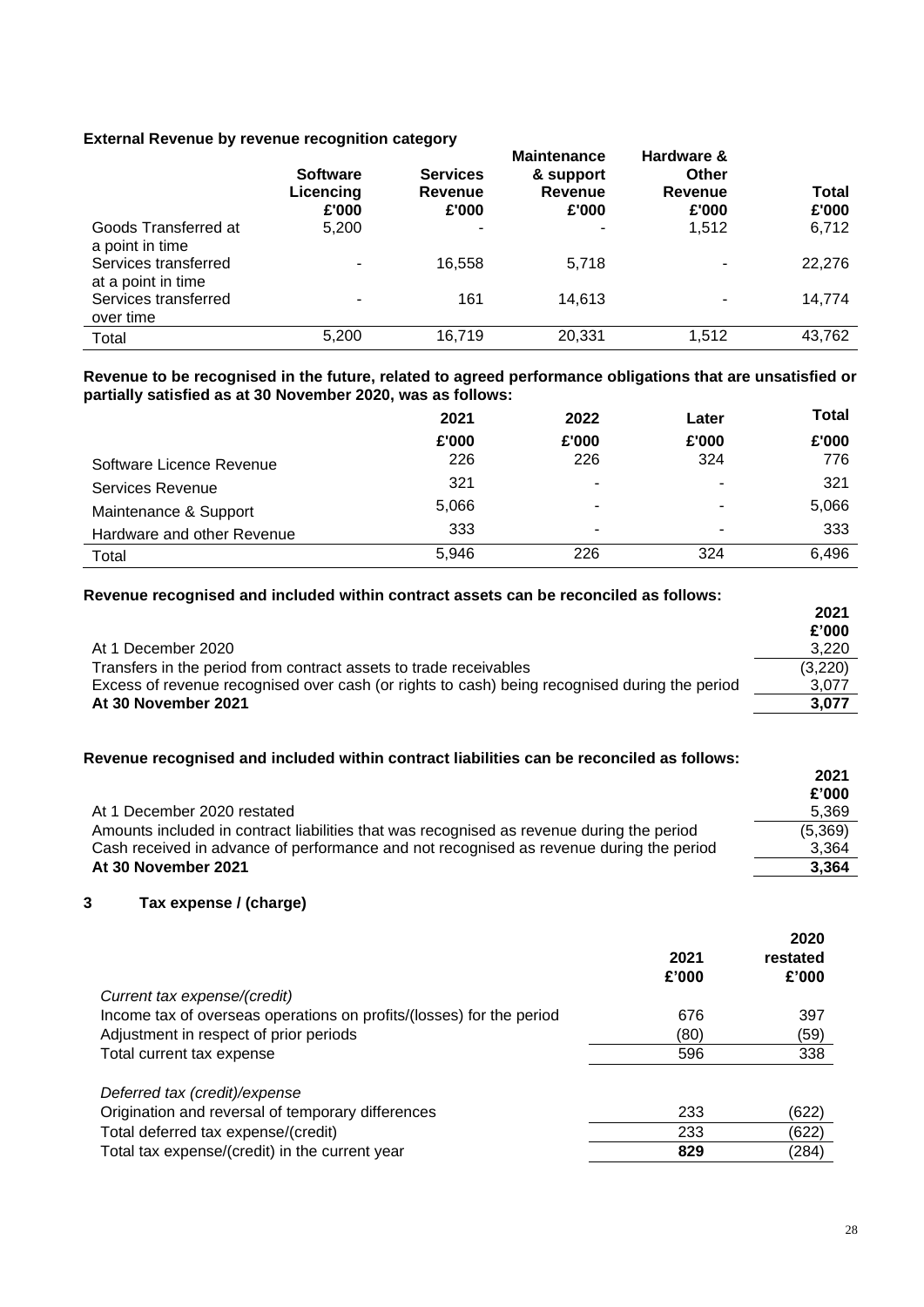| Income tax expense/(credit) attributable to continuing operations | 939   |       |
|-------------------------------------------------------------------|-------|-------|
| Income tax (credit) attributable to discontinued operations       | (110) | (306) |
|                                                                   | 829   | (284) |

The March 2021 Budget announced an increase to the main rate of corporation tax to 25% from April 2023 and this rate was enacted on 10 June 2021. Deferred tax balances as at 30 November 2021 have been measured at 25%.

The reasons for the difference between the actual tax charge for the period and the standard rate of corporation tax in the UK applied to profits/(losses) for the year are as follows:

| Loss before taxation from continuing operations<br>Profit before taxation from discontinued operations (note 11)<br>Profit/(loss) before tax<br>Expected tax charge/(credit) based on the standard rate of<br>corporation tax                                                                                                                   | 2021<br>£'000<br>(7, 822)<br>12,182<br>4,360<br>828           | $\%$<br>19.0 | 2020<br>restated<br>£'000<br>(20, 853)<br>1,149<br>(19, 704)<br>(3,744) | $\%$<br>19.0 |
|-------------------------------------------------------------------------------------------------------------------------------------------------------------------------------------------------------------------------------------------------------------------------------------------------------------------------------------------------|---------------------------------------------------------------|--------------|-------------------------------------------------------------------------|--------------|
| Effects of:<br>Items not deductible for tax purposes<br>Non-taxable gain on disposal of shares<br>Adjustment to tax charge in respect of prior periods<br>Differences between overseas tax rates<br>Group relief not paid for<br>Super-deduction<br>Movements in temporary differences not recognised<br>Effect of deferred tax rate difference | 504<br>(2, 274)<br>(180)<br>571<br>154<br>(11)<br>1,184<br>54 |              | 3,161<br>(226)<br>110<br>435<br>(40)                                    |              |
| Total tax expense / (credit) in current period                                                                                                                                                                                                                                                                                                  | 829                                                           | 39.4         | (304)                                                                   | 19           |

Deferred tax recognised directly in equity was £nil (2020: £nil). Current tax recognised in equity was £nil (2020: £nil). None of the items within other comprehensive income in the Consolidated Statement of Comprehensive Income have resulted in a tax expense or tax income.

# **4 Dividends**

No dividend in respect of the year ended 30 November 2021 will be proposed (2020: nil).

# **5 (Loss)/earnings per share**

The calculations of (loss)/earnings per share are based on the profit/(loss) for the year and the following numbers of shares:

|                                                                 | 2021<br>Number of<br>shares | 2020<br>Number of<br>shares |
|-----------------------------------------------------------------|-----------------------------|-----------------------------|
| Denominator                                                     |                             |                             |
| Weighted average number of shares used in basic and diluted EPS | 44.090.074                  | 42.899.598                  |

Certain employee options and warrants have not been included in the calculation of diluted EPS because their exercise is contingent on the satisfaction of certain criteria that had not been met at the end of the year.

|                                                           | <b>Basic and diluted</b> |           |
|-----------------------------------------------------------|--------------------------|-----------|
|                                                           | 2021                     | 2020      |
| Loss after tax from continuing operations                 | (8,761)                  | (20, 875) |
| Profit/(loss) after taxation from discontinued operations | 12.292                   | (255)     |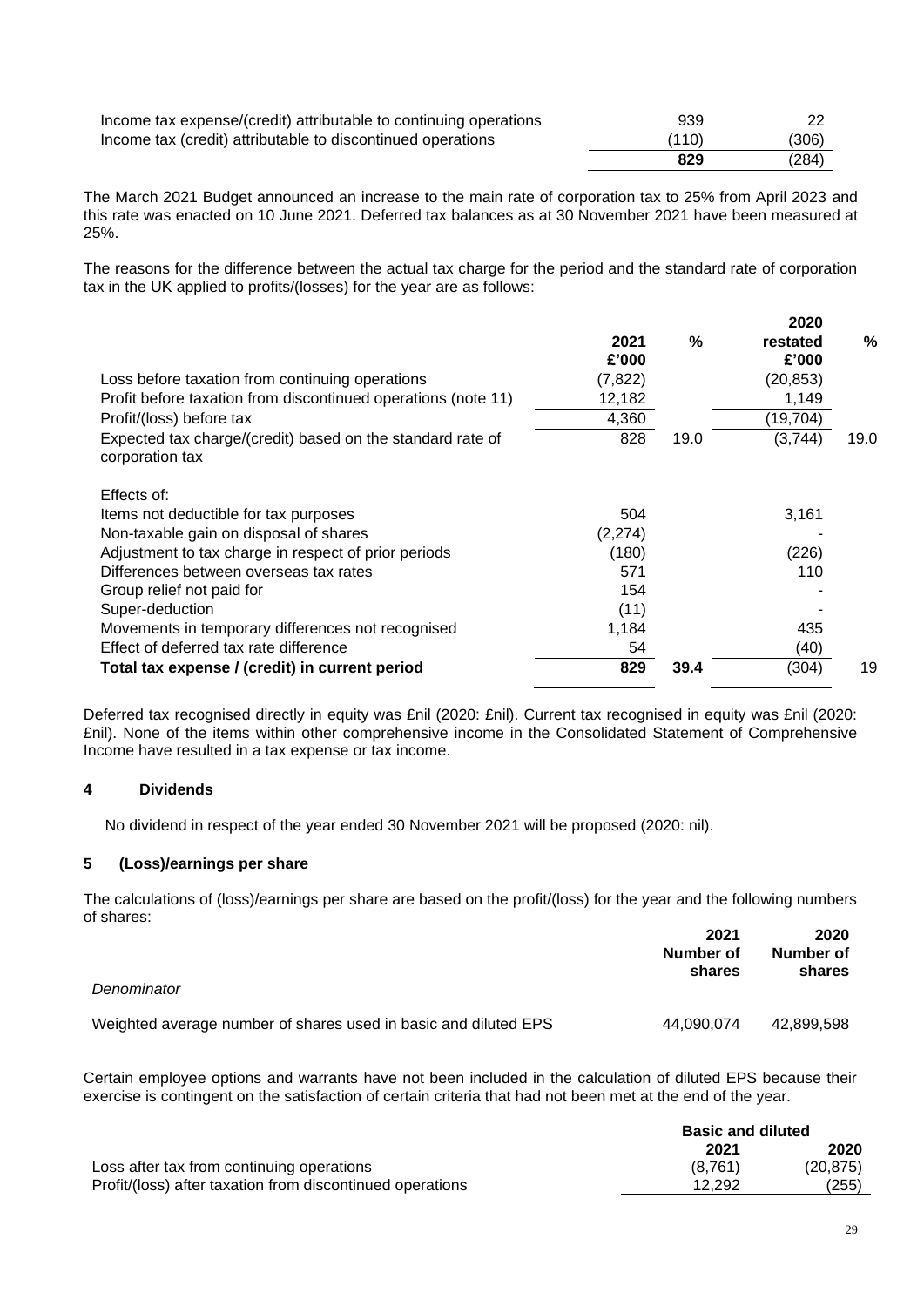Profit / (Loss) attributable to ordinary equity holders of the parent for basic Profit (LOSS) attributable to ordinary equity noticely of the parent for basic and diluted earnings per share  $(21,130)$ 

The alternative earnings per share calculations have been computed because the directors consider that they are useful to shareholders and investors. These are based on the following profits/(losses) and the above number of shares.

|                                                                                 | <b>Basic and diluted before Other</b><br>items |           |
|---------------------------------------------------------------------------------|------------------------------------------------|-----------|
|                                                                                 | 2021                                           | 2020      |
| Loss after tax from continuing operations                                       | (8,761)                                        | (20, 875) |
| Add back other Items:                                                           |                                                |           |
| Amortisation of acquired intangibles                                            | 518                                            | 1,471     |
| Exceptional reorganisation costs                                                | 1.605                                          | 902       |
| Exceptional impairment costs                                                    | 1.421                                          | 16,855    |
| Shared-based payment charge                                                     | 440                                            | 20        |
| Tax charge related to Other Items                                               | (1, 207)                                       | 255       |
| (Loss)/profit attributable to ordinary equity holders of the parent for basic   |                                                |           |
| and diluted earnings per share from continuing operations before other<br>items | (5,984)                                        | (1,372)   |

|                                                                          | 2021   | 2020 restated |
|--------------------------------------------------------------------------|--------|---------------|
| Profit/(loss) per share                                                  |        |               |
| Basic and diluted earnings/(loss) per share                              | 8.0    | (49.3)        |
| Basic and diluted earnings/(loss) per share from continuing operations   | (19.9) | (48.8)        |
| Basic and diluted earnings/(loss) per share from discontinued operations | 27.9   | (0.5)         |
| Adjusted earnings per share                                              |        |               |
| Basic and diluted earnings/(loss) per share from continuing operations   | (13.6) | (3.2)         |
| before other items                                                       |        |               |

# **6 Discontinued operations**

On 26 February 2021 the Group announced that a sale of the Starcom business for consideration of £14.7m had been approved and completed. Starcom had already been classified as a discontinued operation in the prior year as it represented a major line of business for the Group.

The post tax gain on disposal of the Starcom business was determined as follows:

|                                                                                 | 2021<br>£'000 | 2020<br>£'000 |
|---------------------------------------------------------------------------------|---------------|---------------|
| Cash consideration received                                                     | 14,474        |               |
| <b>Total consideration received</b>                                             | 14,747        |               |
| Cash disposed of                                                                | (1, 375)      |               |
| inflow<br>disposal<br><b>Net</b><br>cash<br>οf<br>on<br>discontinued operations | 13,372        |               |
| Net assets disposed (other than cash)                                           |               |               |
| Property, plant and equipment                                                   | (199)         |               |
| Intangibles                                                                     | (3,015)       |               |
| Right of use asset                                                              | (454)         |               |
| Trade and other receivables                                                     | (2, 404)      |               |
| Trade and other payables                                                        | 1,958         |               |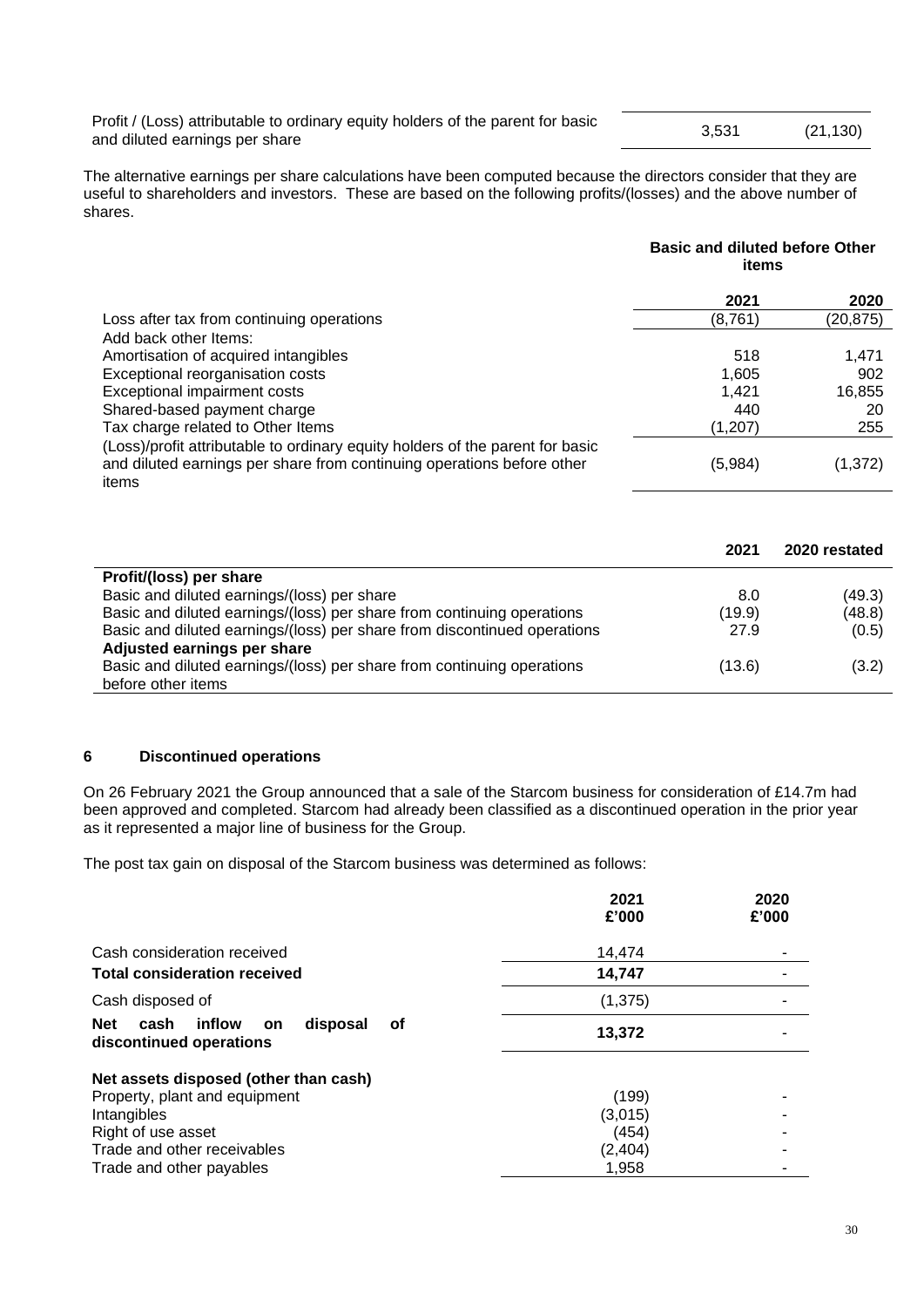|                                                        | (4.114) | - |
|--------------------------------------------------------|---------|---|
| Pre-tax gain on disposal of discontinued<br>operations | 9.258   |   |
| Related tax expense                                    | ۰       |   |
| Gain on disposal<br>of<br>discontinued<br>operations   | 9,258   |   |

Trade and other payables includes an onerous contract provision of £1,125k relating to higher than market pricing on the 3 year post completion service agreement with the buyer.

The results of the Starcom business for the year are presented below:

|                                                              | 2021<br>£'000 | 2020<br>restated<br>£'000 |
|--------------------------------------------------------------|---------------|---------------------------|
| <b>Total Revenue</b>                                         | 2,309         | 10,229                    |
| Less inter-segment revenue                                   |               | (710)                     |
| <b>External revenue</b>                                      | 2,309         | 9,519                     |
| Cost of sales                                                | (845)         | (3,966)                   |
| Gross profit                                                 | 1,464         | 5,553                     |
| Administrative expenses                                      | (1,011)       | (3,998)                   |
| Impairment losses on financial assets                        |               | (25)                      |
| Amortisation of acquired intangibles                         | (107)         | (322)                     |
| Profit from operations                                       | 346           | 1,208                     |
| Profit on disposal<br>Finance credit/(expense)               | 9,258<br>9    | (73)                      |
| discontinued<br>Profit before taxation<br>from<br>operations | 9,613         | 1,135                     |
| Tax credit including on gain on asset held for<br>sale       | 110           | 22                        |
| Profit for the year from discontinued operations             | 9,723         | 1,157                     |
| Basic and diluted profit per share from                      | 2021<br>22.0  | 2020<br>restated<br>2.7   |

discontinued operations

The major classes of assets and liabilities of the Starcom business classified as held for sale as at 30 November 2021 are as follows:

|                                                                         | 2021  | 2020     |  |
|-------------------------------------------------------------------------|-------|----------|--|
|                                                                         | £'000 | £'000    |  |
| Property, plant, and equipment                                          |       | 237      |  |
| Right-of-use assets                                                     |       | 332      |  |
| Goodwill                                                                |       | 2,373    |  |
| Other intangible assets                                                 |       | 690      |  |
| Deferred tax assets                                                     |       | 136      |  |
| Trade and other receivables                                             |       | 1.871    |  |
| Cash and cash equivalents                                               |       | 1,260    |  |
| Assets classified as held for sale                                      |       | 6.899    |  |
| Trade and other payables                                                |       | (3, 196) |  |
| Provisions                                                              |       | (60)     |  |
| Lease liabilities                                                       |       | (316)    |  |
| Liabilities directly associated with assets classified as held for sale |       | (3,572)  |  |
| Net Assets directly associated with disposal group                      |       | 3.327    |  |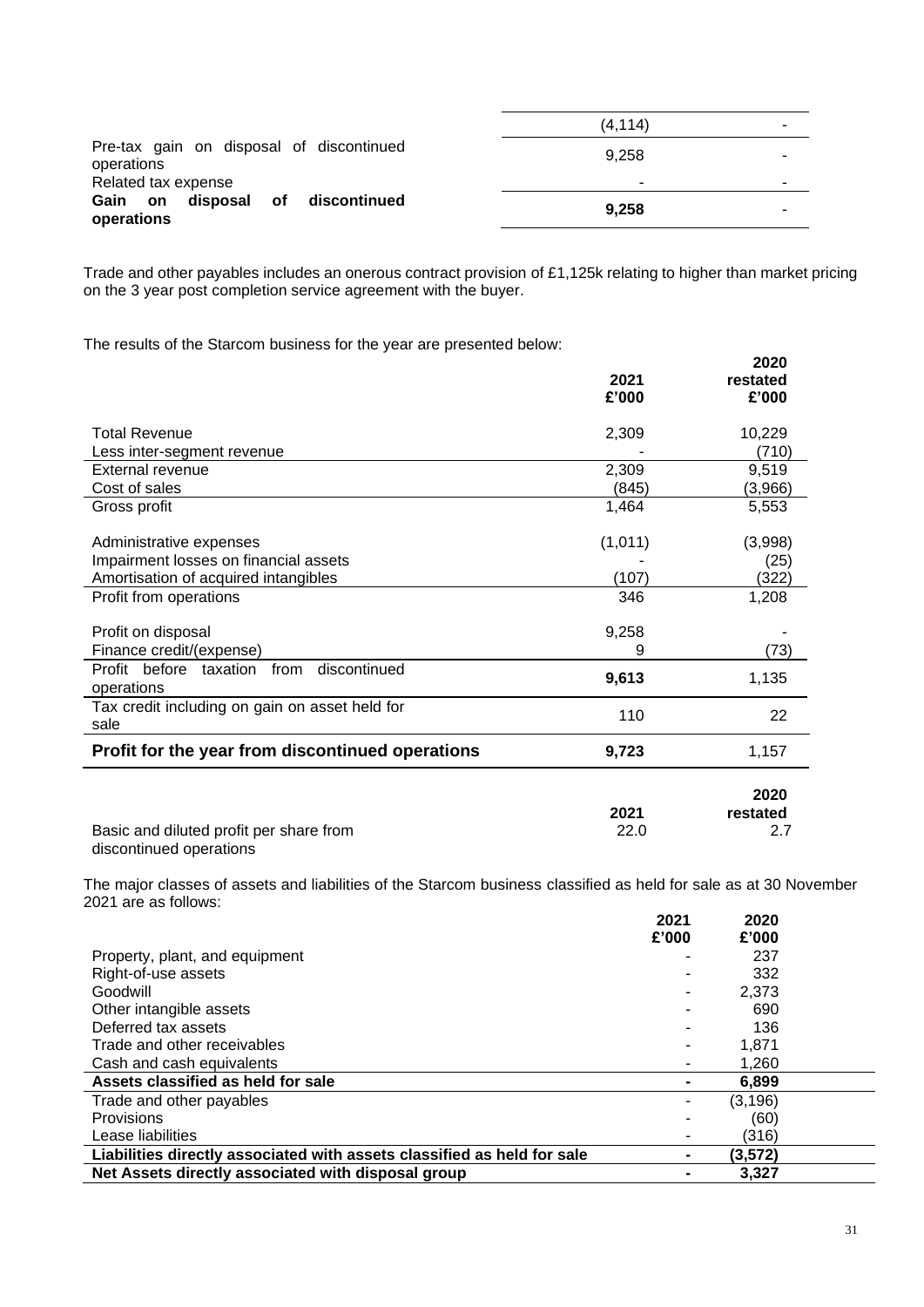The net cashflows incurred by Starcom are as follows:

| TIC TICL CASHIIOWS INCONCOLDY ORTIGONIT AND AS TONOWS. | 2021<br>£'000 | 2020<br>£'000 |
|--------------------------------------------------------|---------------|---------------|
| Operating                                              | 628           | 1,096         |
| Investing                                              | (129)         | (155)         |
| Financing                                              | (157)         | (133)         |
| Net cash inflow                                        | 342           | 808           |

On the 20 September 2021, the Group disposed of the customers and employees of its Sage business to Pinnacle Computing (Support) Ltd for £1.68m.

Formal completion occurred in early October 2021, following a TUPE consultation process in respect of the transfer to Pinnacle of the employees, and the disposal consideration was subject to a downward adjustment of £0.2m in respect of restructuring costs that Pinnacle undertook immediately following completion. The Group maintained ownership of the sales ledger at Completion which was £0.1m at the 30 November 2021.

The post tax gain on disposal of the Sage business was determined as follows:

|                                                                          | 2021<br>£'000 | 2020<br>£'000 |
|--------------------------------------------------------------------------|---------------|---------------|
| Cash consideration received                                              | 1,475         |               |
| <b>Total consideration received</b>                                      | 1,475         |               |
| Cash disposed of                                                         |               |               |
| inflow<br>disposal<br>Net<br>cash<br>Οf<br>on<br>discontinued operations | 1,475         |               |
| Net assets disposed (other than cash)                                    |               |               |
| Trade and other receivables                                              | 682           |               |
| Trade and other payables                                                 | 478           |               |
|                                                                          | 1,160         |               |
| Pre-tax gain on disposal of discontinued<br>operations                   | 2,635         |               |
| Related tax expense                                                      |               |               |
| discontinued<br>Gain<br>оf<br>disposal<br>on<br>operations               | 2,635         |               |

Trade and other payables includes the release of working capital accruals no longer payable following the disposal of the business.

The results of the Sage business for the year are presented below:

|                                       | 2021<br>£'000 | 2020<br>£'000 |
|---------------------------------------|---------------|---------------|
| External revenue                      | 4,011         | 5,057         |
| Cost of sales                         | (2, 437)      | (3, 184)      |
| Gross profit                          | 1,574         | 1,873         |
| Administrative expenses               | (1,641)       | (1, 967)      |
| Impairment losses on financial assets | 31            | (60)          |
| Profit from operations                | (36)          | (154)         |
| Profit on disposal                    | 2,629         |               |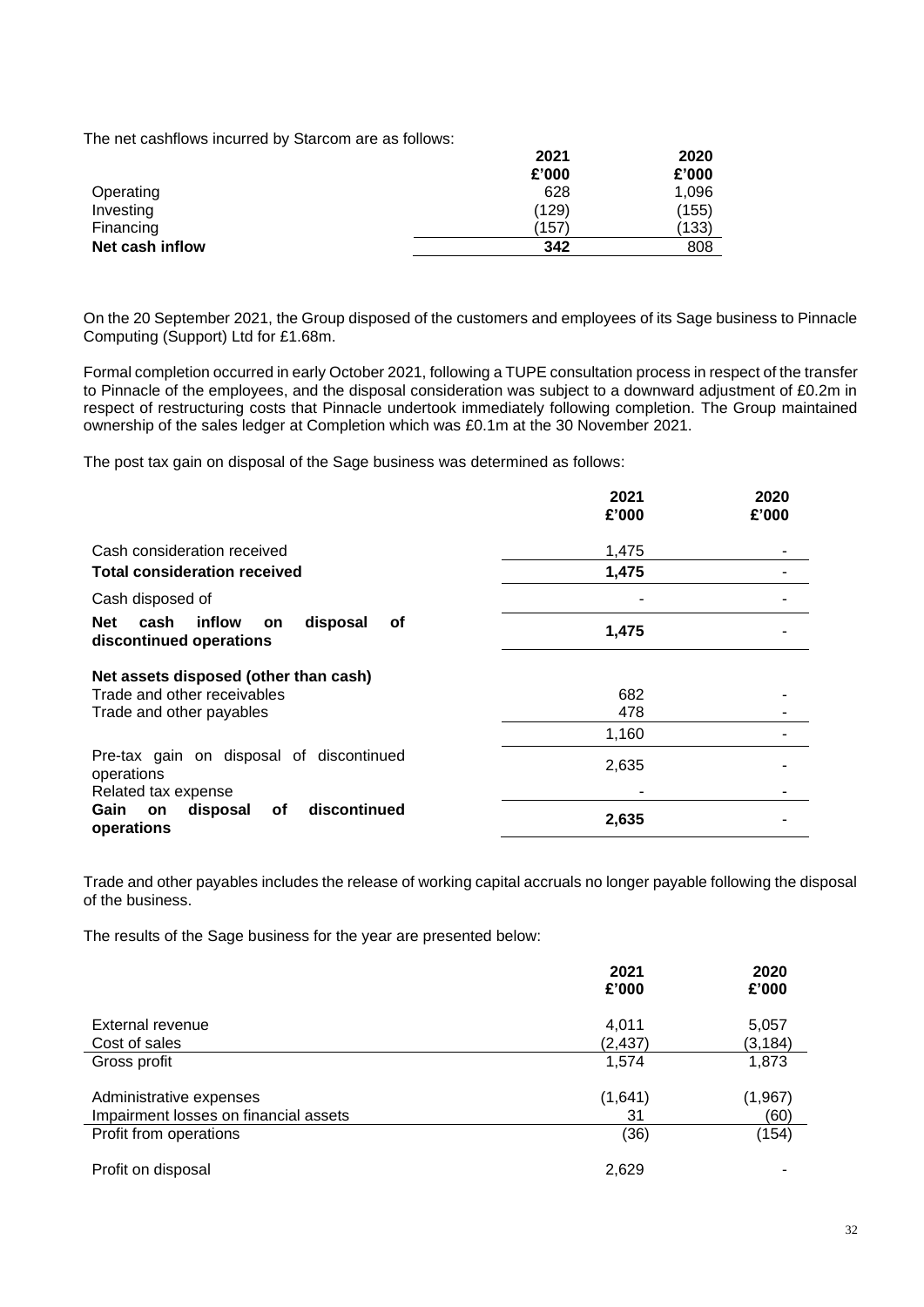| Finance (expense)/credit                                           | (24)        | 69          |
|--------------------------------------------------------------------|-------------|-------------|
| after<br>taxation<br>from<br>discontinued<br>Profit<br>operations  | 2,569       | (85)        |
| Tax credit /(charge) including on gain on asset<br>held for sale   |             | 14          |
| Profit/(loss) for the year from discontinued operations            | 2,569       |             |
| Basic and diluted profit per share from<br>discontinued operations | 2021<br>5.8 | 2020<br>0.2 |

The amounts included in the consolidated cashflows related to the Sage business are as follows: **2021 2020**

|                           | LVL I | LULU  |
|---------------------------|-------|-------|
|                           | £'000 | £'000 |
| Operating                 | (230) | (197) |
| Investing                 | 1.475 |       |
| Financing                 | (24)  | 69    |
| Net cash inflow/(outflow) | 1.221 | (128) |

# **7 Goodwill and impairment**

Goodwill acquired in business combinations is allocated at acquisition to the cash generating units ("CGUs") that are expected to benefit from that business combination.

The carrying value of goodwill in respect of all CGUs is set out below. These are fully supported by either value in use calculations in the year or the fair value less cost to sell for CGUs held for sale.

|                                     | <b>Goodwill carrying amount</b> |        |
|-------------------------------------|---------------------------------|--------|
|                                     | 2021                            | 2020   |
|                                     | £'000                           | £'000  |
| Global Accounts                     | 9.227                           | 9,729  |
| Integrated Business Solutions (IBS) | 771                             | 771    |
| <b>SSL and Starcom</b>              | ٠                               | 400    |
| Syspro                              | 13.677                          | 13,677 |
| Walton                              | 1.097                           | 1,555  |
|                                     | 24.772                          | 26,132 |

The Group tests goodwill and the associated intangible assets and property, plant, and equipment of CGUs annually for impairment, or more frequently if there are indications that an impairment may be required.

The recoverable amounts of the remaining CGUs are determined from value in use calculations. The key assumptions for these calculations are discount rates, sales growth, gross margin, and admin expense growth rates. The assumptions for these calculations reflect the current economic environment. The discount rate represents the current market assessment of the risks specific to the Group, taking into consideration the time value of money and individual risks of the underlying assets that have not been incorporated in the cash flow estimates. The discount rate calculation is based on the specific circumstances of the Group and its operating segments and is derived from the weighted average cost of capital (WACC). Other assumptions used are based on external data and management's best estimates.

For all the CGUs where the recoverable amount is determined from value in use, the Group performs impairment reviews by forecasting cash flows based upon the Board 3-year plan starting in the 2021, which anticipates sales, gross margin and admin cost growth based on management's best estimates. A projection of sales and cash flows based upon a blended inflation rate (1.5%) is then made for a further two years.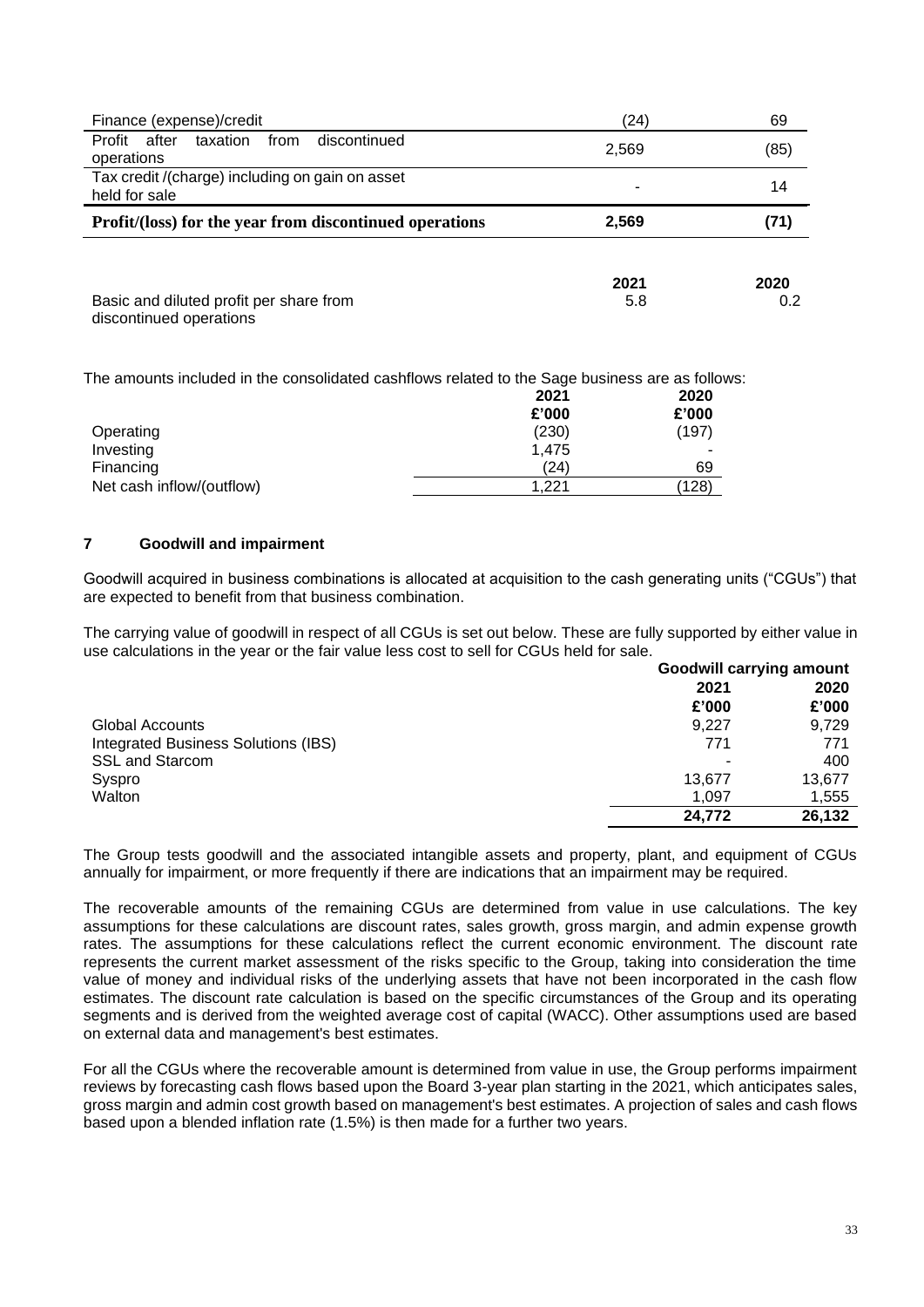The pre-tax cash flow forecasts used the following key assumptions:

- DdD Retail, IBS, Unisoft and Walton these CGUs relate to older products and the forecasts for DdD Retail have a year-on-year attrition of revenue by 10% in FY22 and FY23 as the Group's decision to cease investing in these products with a plan to transitioning customers, wherever possible, to the K3|imagine platform. From FY24 we are assuming no revenue from these legacy products with a plan to migrate to the K3|imagine platform.
- Syspro growth rates of 21.4% to 13.2% over the next three years.
- RSG revenue decline rates decreasing from (35.7%) to (7.5%) over the next three years.
- K3 products as this is where the Group's strategy is focused, strong growth rates of 123% to 58% over the next three years from a low base
- Global Accounts revenue growing by 47.3% over the 5-year forecast period with gross margin maintained at current performance

The rate used to discount the forecast pre-tax cash flows is 13.4% (2020: 12.1%) and represents the Directors' current best estimates of the weighted average cost of capital ("WACC"). The Directors consider that there are no material differences in the WACC for different CGUs.

Having calculated the value in use, the following impairments, against goodwill and other intangible assets, have been recognised along with any remaining headroom:

|                                     |                 |                             |                                    |        | (Impairment)<br>/ Headroom |
|-------------------------------------|-----------------|-----------------------------|------------------------------------|--------|----------------------------|
|                                     | <b>Goodwill</b> | Other<br><b>Intangibles</b> | <b>Development</b><br><b>Costs</b> | Total  |                            |
|                                     | £'000           | £'000                       | £'000                              | £'000  | £'000                      |
| Global Accounts / IKEA              | 9.200           |                             | 14                                 | 9.214  | 72,909                     |
| Integrated Business Solutions (IBS) | 800             |                             |                                    | 800    | 324                        |
| Syspro                              | 13,700          | -                           | 546                                | 14.246 | 8,081                      |
| Walton                              | 1.072           |                             | 4                                  | 1,076  |                            |
|                                     | 24,772          |                             | 564                                | 25,336 | 81,314                     |

The impairments have been recognised in the reportable segments as follows relating to DDD, RSG and Walton:

|                         | Impairment               |                                    |                                    |                |
|-------------------------|--------------------------|------------------------------------|------------------------------------|----------------|
|                         | Goodwill                 | <b>Other</b><br><b>Intangibles</b> | <b>Development</b><br><b>Costs</b> | <b>Total</b>   |
|                         | £'000                    | £'000                              | £'000                              | £'000          |
| K <sub>3</sub> products | (857)                    | (564)                              | ۰                                  | (1, 421)       |
| Global Accounts         | ٠                        | ٠                                  | ۰                                  |                |
| Third-party products    | $\overline{\phantom{0}}$ | ۰                                  | ۰                                  | $\blacksquare$ |
|                         | (857                     | (564)                              | ۰                                  | (1, 421)       |

# **8 Events after the reporting date**

On the 11th February 2022 the Group agreed an extension to its Current Revolving Credit Facility with Barclays for £3.5m until 31 March 2023.

On the 27th January 2022, K3 acquired the French sustainability start up, ViJi SAS. ViJi's products enable brands to trace and authenticate more easily and reliably the environmental and social credentials of their supply chains. This includes the collection, verification and renewals of supplier certifications. The software also has a consumerfacing component, enabling the digital communication of information on the ethical history of items, including materials, manufacturing processes and sustainability.

ViJi generated revenue of 0.03m EUR and an EBITDA loss of 0.24m EUR in the year ended 31 December 2021. Its net assets at that date stood at 0.1m EUR. The acquisition has been agreed for an initial cash consideration of